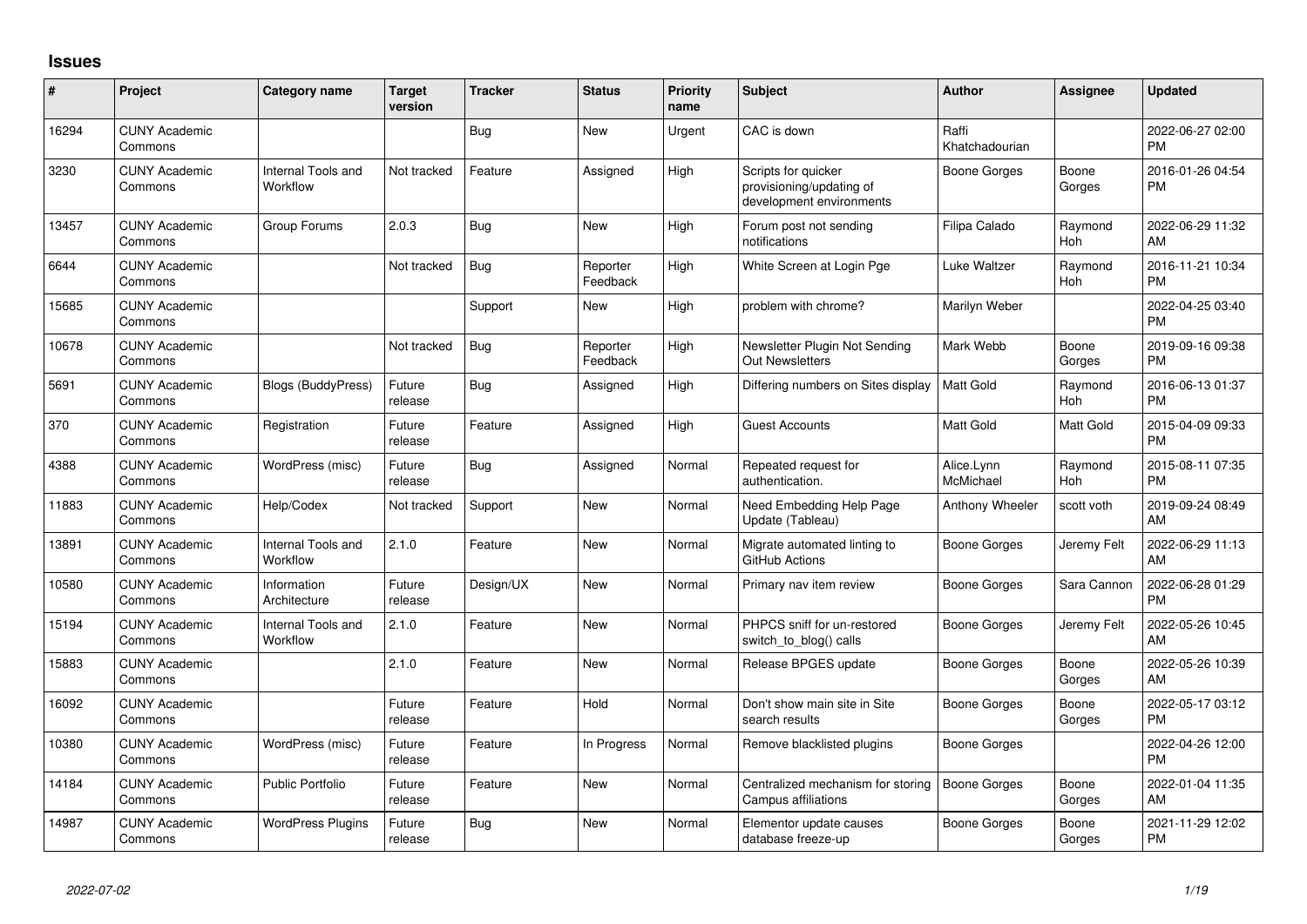| #     | Project                         | <b>Category name</b>       | Target<br>version | <b>Tracker</b> | <b>Status</b>        | <b>Priority</b><br>name | <b>Subject</b>                                                                                               | <b>Author</b>       | <b>Assignee</b> | <b>Updated</b>                |
|-------|---------------------------------|----------------------------|-------------------|----------------|----------------------|-------------------------|--------------------------------------------------------------------------------------------------------------|---------------------|-----------------|-------------------------------|
| 13835 | <b>CUNY Academic</b><br>Commons | WordPress (misc)           | Future<br>release | Feature        | <b>New</b>           | Normal                  | Allow OneSearch widget to have<br>'CUNY' as campus                                                           | Boone Gorges        | Boone<br>Gorges | 2021-11-19 12:39<br><b>PM</b> |
| 13331 | <b>CUNY Academic</b><br>Commons | Site cloning               | Future<br>release | <b>Bug</b>     | <b>New</b>           | Normal                  | Combine Site Template and Clone<br>operations                                                                | <b>Boone Gorges</b> | Jeremy Felt     | 2021-11-19 12:39<br><b>PM</b> |
| 14309 | <b>CUNY Academic</b><br>Commons | Group Library              | Future<br>release | Feature        | New                  | Normal                  | Better handling of<br>bp group document file download<br>attempts when file is not present                   | Boone Gorges        | Boone<br>Gorges | 2021-11-19 12:28<br><b>PM</b> |
| 13358 | <b>CUNY Academic</b><br>Commons | Group Forums               | Future<br>release | Feature        | New                  | Normal                  | Improved UI for group forum<br>threading settings                                                            | Boone Gorges        | Raymond<br>Hoh  | 2021-11-19 12:27<br><b>PM</b> |
| 12042 | <b>CUNY Academic</b><br>Commons | <b>Email Notifications</b> | Future<br>release | Feature        | New                  | Normal                  | Improved error logging for BPGES<br>send queue                                                               | <b>Boone Gorges</b> | Boone<br>Gorges | 2021-11-19 12:25<br><b>PM</b> |
| 13466 | <b>CUNY Academic</b><br>Commons | Cavalcade                  | Future<br>release | Feature        | <b>New</b>           | Normal                  | Automated cleanup for duplicate<br>Cavalcade tasks                                                           | Boone Gorges        | Boone<br>Gorges | 2020-10-13 05:24<br><b>PM</b> |
| 12436 | <b>CUNY Academic</b><br>Commons |                            | Not tracked       | Bug            | Assigned             | Normal                  | Nightly system downtime                                                                                      | Boone Gorges        |                 | 2020-08-01 09:30<br>AM        |
| 3002  | <b>CUNY Academic</b><br>Commons | Search                     | Future<br>release | Feature        | Assigned             | Normal                  | Overhaul CAC search by using<br>external search appliance                                                    | Boone Gorges        | Boone<br>Gorges | 2020-07-15 03:05<br><b>PM</b> |
| 13048 | <b>CUNY Academic</b><br>Commons | Shortcodes and<br>embeds   | Future<br>release | Feature        | New                  | Normal                  | Jupyter Notebooks support                                                                                    | Boone Gorges        |                 | 2020-07-14 11:46<br><b>AM</b> |
| 12911 | <b>CUNY Academic</b><br>Commons |                            | Not tracked       | Feature        | New                  | Normal                  | Block access to xmlrpc.php based<br>on User-Agent                                                            | Boone Gorges        | Boone<br>Gorges | 2020-06-09 05:12<br><b>PM</b> |
| 12091 | <b>CUNY Academic</b><br>Commons | <b>Group Files</b>         | Future<br>release | Feature        | New                  | Normal                  | Improved pre-upload file validation<br>for bp-group-documents                                                | Boone Gorges        | Boone<br>Gorges | 2019-11-14 01:21<br><b>PM</b> |
| 11945 | <b>CUNY Academic</b><br>Commons | Reckoning                  | Future<br>release | Feature        | Reporter<br>Feedback | Normal                  | Add Comments bubble to<br>Reckoning views                                                                    | Boone Gorges        | Boone<br>Gorges | 2019-11-12 05:14<br><b>PM</b> |
| 11517 | <b>CUNY Academic</b><br>Commons |                            | Not tracked       | Feature        | Assigned             | Normal                  | wp-accessibility plugin should not<br>strip 'target="_blank"' by default                                     | <b>Boone Gorges</b> | Laurie Hurson   | 2019-09-24 09:57<br>AM        |
| 11834 | <b>CUNY Academic</b><br>Commons | <b>Group Files</b>         | Future<br>release | Feature        | <b>New</b>           | Normal                  | Improved tools for managing<br>group file folders                                                            | Boone Gorges        | Sonja Leix      | 2019-09-06 03:55<br><b>PM</b> |
| 11392 | <b>CUNY Academic</b><br>Commons |                            | Future<br>release | <b>Bug</b>     | <b>New</b>           | Normal                  | Migrate users away from<br><b>StatPress</b>                                                                  | Boone Gorges        |                 | 2019-04-23 03:53<br><b>PM</b> |
| 4635  | <b>CUNY Academic</b><br>Commons | Authentication             | Future<br>release | Feature        | <b>New</b>           | Normal                  | Allow non-WP authentication                                                                                  | Boone Gorges        | Sonja Leix      | 2019-03-01 02:05<br><b>PM</b> |
| 9720  | <b>CUNY Academic</b><br>Commons | Authentication             | Future<br>release | Feature        | <b>New</b>           | Normal                  | The Commons should be an<br>oAuth provider                                                                   | Boone Gorges        |                 | 2019-03-01 02:04<br><b>PM</b> |
| 11024 | <b>CUNY Academic</b><br>Commons | WordPress (misc)           | Future<br>release | <b>Bug</b>     | <b>New</b>           | Normal                  | Subsites should not show "you<br>should update your .htaccess<br>now" notice after permalink setting<br>save | Boone Gorges        |                 | 2019-01-28 01:35<br><b>PM</b> |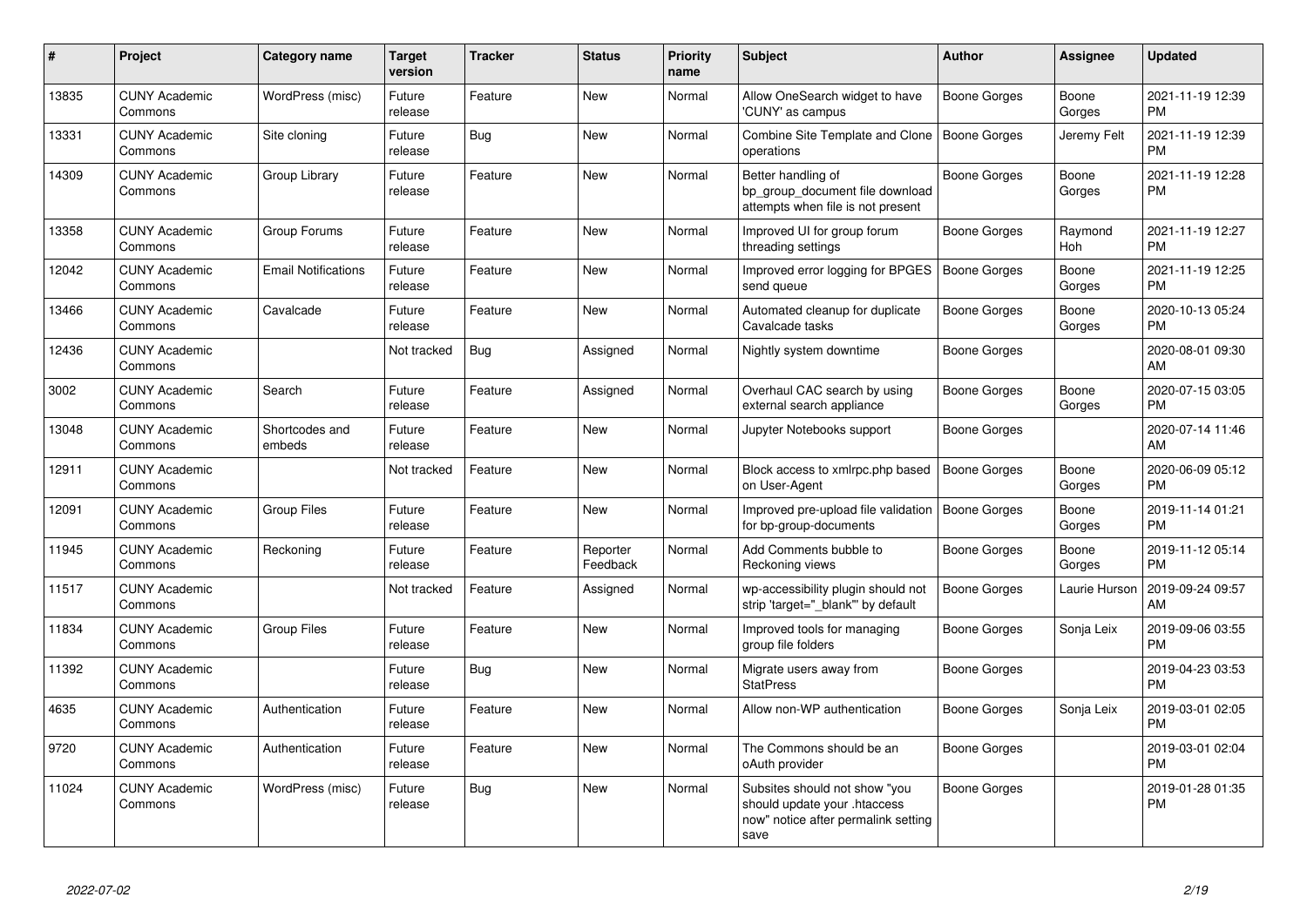| #     | Project                         | <b>Category name</b>     | <b>Target</b><br>version | <b>Tracker</b> | <b>Status</b> | <b>Priority</b><br>name | <b>Subject</b>                                                                            | <b>Author</b>       | <b>Assignee</b>     | <b>Updated</b>                |
|-------|---------------------------------|--------------------------|--------------------------|----------------|---------------|-------------------------|-------------------------------------------------------------------------------------------|---------------------|---------------------|-------------------------------|
| 10794 | <b>CUNY Academic</b><br>Commons | Performance              | Not tracked              | Bug            | <b>New</b>    | Normal                  | Memcached connection<br>occasionally breaks                                               | Boone Gorges        | Boone<br>Gorges     | 2018-12-06 03:30<br><b>PM</b> |
| 9926  | <b>CUNY Academic</b><br>Commons | <b>WordPress Plugins</b> | Future<br>release        | Bug            | <b>New</b>    | Normal                  | twitter-mentions-as-comments<br>cron jobs can run long                                    | Boone Gorges        | Boone<br>Gorges     | 2018-10-24 12:34<br><b>PM</b> |
| 7663  | <b>CUNY Academic</b><br>Commons | Social Paper             | Future<br>release        | Bug            | New           | Normal                  | Social Paper notifications not<br>formatted correctly on secondary<br>sites               | Boone Gorges        | Boone<br>Gorges     | 2018-04-16 03:52<br><b>PM</b> |
| 7022  | <b>CUNY Academic</b><br>Commons | Announcements            | Future<br>release        | Bug            | New           | Normal                  | Sitewide announcements should<br>be displayed on, and dismissable<br>from, mapped domains | Boone Gorges        | Boone<br>Gorges     | 2018-03-22 10:18<br>AM        |
| 3580  | <b>CUNY Academic</b><br>Commons | Group Blogs              | Future<br>release        | Feature        | <b>New</b>    | Normal                  | Multiple blogs per group                                                                  | Boone Gorges        | Boone<br>Gorges     | 2018-02-20 02:02<br><b>PM</b> |
| 4481  | <b>CUNY Academic</b><br>Commons | Events                   | Future<br>release        | Feature        | <b>New</b>    | Normal                  | Group admins/mods should have<br>the ability to unlink an event from<br>the group         | Boone Gorges        | Boone<br>Gorges     | 2017-04-24 03:53<br><b>PM</b> |
| 5234  | <b>CUNY Academic</b><br>Commons | Membership               | Future<br>release        | Feature        | Assigned      | Normal                  | Write Unconfirmed patch for WP                                                            | Boone Gorges        | Boone<br>Gorges     | 2016-10-24 11:18<br>AM        |
| 6332  | <b>CUNY Academic</b><br>Commons | WordPress (misc)         | Future<br>release        | Feature        | New           | Normal                  | Allow uploaded files to be marked<br>as private in an ad hoc way                          | Boone Gorges        |                     | 2016-10-17 11:41<br><b>PM</b> |
| 5489  | <b>CUNY Academic</b><br>Commons | Social Paper             | Future<br>release        | Feature        | <b>New</b>    | Normal                  | Asc/desc sorting for Social Paper<br>directories                                          | <b>Boone Gorges</b> |                     | 2016-04-21 10:06<br><b>PM</b> |
| 5488  | <b>CUNY Academic</b><br>Commons | Social Paper             | Future<br>release        | Bug            | <b>New</b>    | Normal                  | Add a "last edited by" field to<br>Social Paper group directories                         | Boone Gorges        |                     | 2016-04-21 10:05<br><b>PM</b> |
| 1744  | <b>CUNY Academic</b><br>Commons | <b>BuddyPress Docs</b>   | Future<br>release        | Feature        | Assigned      | Normal                  | Spreadsheet-style Docs                                                                    | Boone Gorges        | Boone<br>Gorges     | 2015-11-09 06:13<br><b>PM</b> |
| 1422  | <b>CUNY Academic</b><br>Commons | <b>BuddyPress Docs</b>   | Future<br>release        | Feature        | Assigned      | Normal                  | Make "created Doc" activity icons<br>non-mini                                             | Boone Gorges        | Boone<br>Gorges     | 2015-11-09 05:48<br><b>PM</b> |
| 618   | <b>CUNY Academic</b><br>Commons | <b>BuddyPress Docs</b>   | Future<br>release        | Feature        | Assigned      | Normal                  | <b>BuddyPress Docs: export formats</b>                                                    | Boone Gorges        | Boone<br>Gorges     | 2015-11-09 05:38<br><b>PM</b> |
| 308   | <b>CUNY Academic</b><br>Commons | Registration             | Future<br>release        | Feature        | New           | Normal                  | Group recommendations for<br>signup process                                               | Boone Gorges        | Samantha<br>Raddatz | 2015-11-09 05:07<br><b>PM</b> |
| 3192  | <b>CUNY Academic</b><br>Commons | Group Forums             | Future<br>release        | Feature        | Assigned      | Normal                  | Customizable forum views for<br>bbPress 2.x group forums                                  | Boone Gorges        | Raymond<br>Hoh      | 2015-11-09 12:47<br><b>PM</b> |
| 2832  | <b>CUNY Academic</b><br>Commons | <b>Public Portfolio</b>  | Future<br>release        | Feature        | Assigned      | Normal                  | Improve interface for (not)<br>auto-linking profile fields                                | Boone Gorges        | Chris Stein         | 2015-01-05 08:52<br><b>PM</b> |
| 3193  | <b>CUNY Academic</b><br>Commons | Group Forums             | Future<br>release        | Feature        | Assigned      | Normal                  | bbPress 2.x dynamic roles and<br><b>RBE</b>                                               | Boone Gorges        | Boone<br>Gorges     | 2014-09-30 01:30<br><b>PM</b> |
| 3330  | <b>CUNY Academic</b><br>Commons | My Commons               | Future<br>release        | Feature        | Assigned      | Normal                  | "Commons Information" tool                                                                | Boone Gorges        | Chris Stein         | 2014-09-22 08:46<br><b>PM</b> |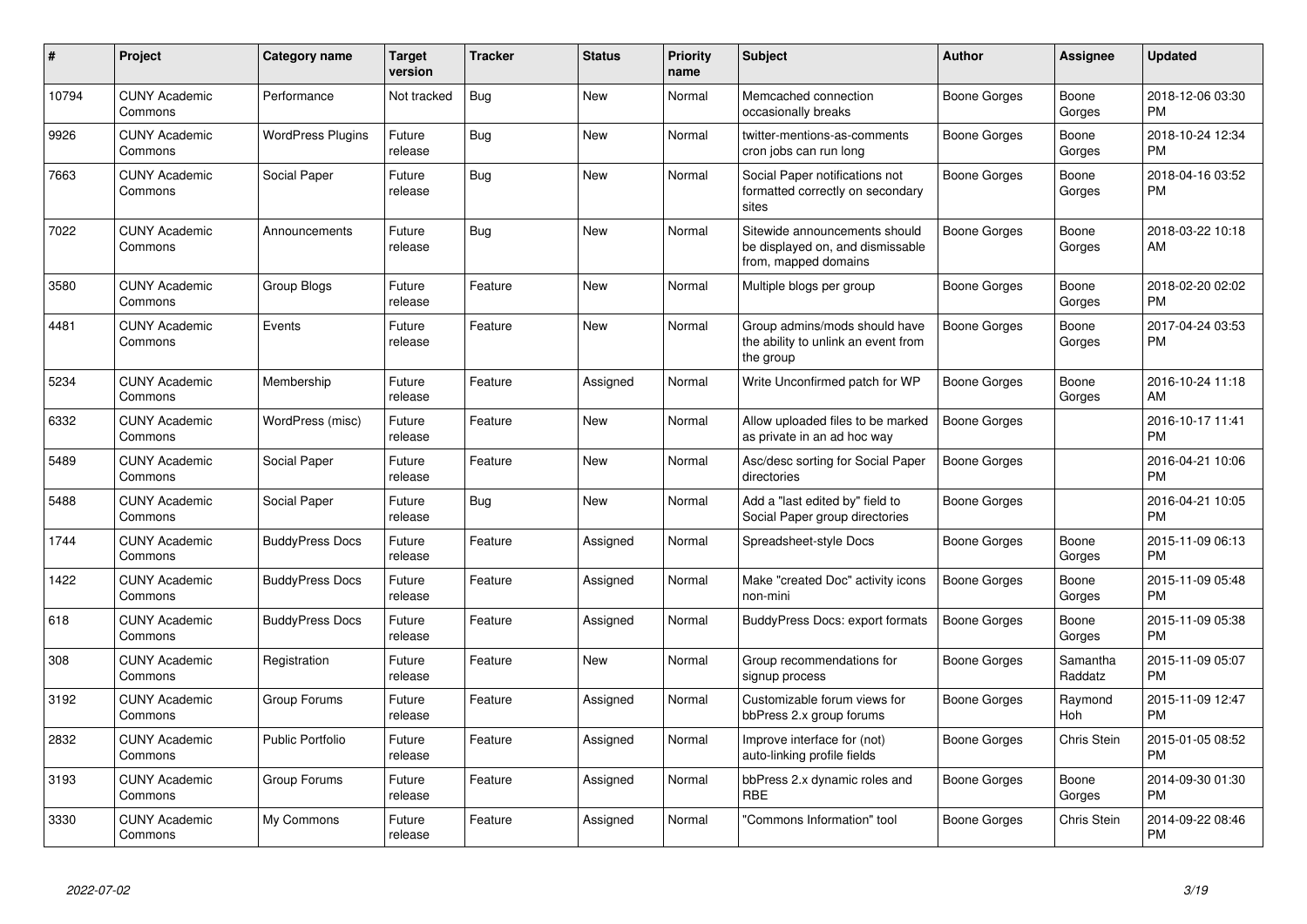| #     | <b>Project</b>                                                          | Category name            | <b>Target</b><br>version | <b>Tracker</b> | <b>Status</b>        | <b>Priority</b><br>name | <b>Subject</b>                                                        | <b>Author</b>      | Assignee            | <b>Updated</b>                |
|-------|-------------------------------------------------------------------------|--------------------------|--------------------------|----------------|----------------------|-------------------------|-----------------------------------------------------------------------|--------------------|---------------------|-------------------------------|
| 1508  | <b>CUNY Academic</b><br>Commons                                         | WordPress (misc)         | Future<br>release        | Feature        | Assigned             | Normal                  | Share login cookies across<br>mapped domains                          | Boone Gorges       | Boone<br>Gorges     | 2012-07-02 12:12<br><b>PM</b> |
| 1460  | <b>CUNY Academic</b><br>Commons                                         | Analytics                | Future<br>release        | Feature        | Assigned             | Normal                  | Update System Report                                                  | <b>Brian Foote</b> | Boone<br>Gorges     | 2015-11-09 06:13<br><b>PM</b> |
| 2881  | <b>CUNY Academic</b><br>Commons                                         | Public Portfolio         | Future<br>release        | Feature        | Assigned             | Normal                  | Redesign the UX for Profiles                                          | Chris Stein        | Chris Stein         | 2016-10-13 12:45<br><b>PM</b> |
| 2666  | <b>CUNY Academic</b><br>Commons                                         | About page               | Not tracked              | Documentation  | Assigned             | Normal                  | <b>Update About Text</b>                                              | Chris Stein        | Luke Waltzer        | 2016-03-04 11:19<br>AM        |
| 3565  | <b>CUNY Academic</b><br>Commons                                         | My Commons               | Not tracked              | Documentation  | New                  | Normal                  | Load Newest inconsistencies                                           | Chris Stein        | scott voth          | 2015-11-09 01:16<br><b>PM</b> |
| 3059  | <b>CUNY Academic</b><br>Commons                                         | Group Forums             | Future<br>release        | Design/UX      | New                  | Normal                  | Forum Post Permissable Content<br><b>Explanatory Text</b>             | Chris Stein        | Chris Stein         | 2015-04-02 11:27<br><b>AM</b> |
| 860   | <b>CUNY Academic</b><br>Commons                                         | Design                   | Future<br>release        | Design/UX      | Assigned             | Normal                  | <b>Standardize Button Treatment</b><br><b>Across the Commons</b>      | Chris Stein        | Chris Stein         | 2014-05-01 09:45<br>AM        |
| 15210 | <b>CUNY Academic</b><br>Commons                                         | Analytics                | Not tracked              | Design/UX      | <b>New</b>           | Normal                  | Google Analytics improvements                                         | Colin McDonald     | Boone<br>Gorges     | 2022-05-24 10:47<br>AM        |
| 13199 | <b>CUNY Academic</b><br>Commons                                         | Group Forums             | Future<br>release        | Feature        | <b>New</b>           | Normal                  | Favoring Groups over bbPress<br>plugin                                | Colin McDonald     | Colin<br>McDonald   | 2021-11-19 12:28<br><b>PM</b> |
| 13370 | <b>CUNY Academic</b><br>Commons                                         | Group Library            | Future<br>release        | Feature        | New                  | Normal                  | Library bulk deletion and folder<br>editing                           | Colin McDonald     | Boone<br>Gorges     | 2020-10-13 10:41<br>AM        |
| 9729  | <b>CUNY Academic</b><br>Commons                                         | <b>SEO</b>               | Not tracked              | Support        | <b>New</b>           | Normal                  | 503 Errors showing on<br>newlaborforum.cuny.edu                       | Diane Krauthamer   | Raymond<br>Hoh      | 2018-05-22 04:48<br><b>PM</b> |
| 11968 | JustPublics@365<br>MediaCamp                                            |                          |                          | Feature        | <b>New</b>           | Normal                  | Nanoscience Retractable Display<br>Unit                               | Donald Cherry      | Bonnie<br>Eissner   | 2021-02-19 08:50<br><b>AM</b> |
| 12062 | AD/O365 Transition<br>from NonMatric to<br><b>Matriculated Students</b> |                          |                          | Feature        | In Progress          | Normal                  | create solution and console<br>project                                | Emilio Rodriguez   | Emilio<br>Rodriguez | 2019-11-12 03:56<br><b>PM</b> |
| 11649 | <b>CUNY Academic</b><br>Commons                                         | <b>WordPress Plugins</b> | 2.0.3                    | Bug            | In Progress          | Normal                  | CC license displayed on every<br>page                                 | Gina Cherry        | Raymond<br>Hoh      | 2022-06-29 11:32<br><b>AM</b> |
| 14842 | <b>CUNY Academic</b><br>Commons                                         |                          | Not tracked              | Support        | Reporter<br>Feedback | Normal                  | Question about widgets and block<br>editor                            | Gina Cherry        |                     | 2021-10-06 03:01<br><b>PM</b> |
| 12004 | <b>CUNY Academic</b><br>Commons                                         |                          | Not tracked              | Support        | Reporter<br>Feedback | Normal                  | Notifications for spam blog<br>comments                               | Gina Cherry        | Raymond<br>Hoh      | 2019-11-01 12:05<br><b>PM</b> |
| 11545 | <b>CUNY Academic</b><br>Commons                                         | <b>WordPress Plugins</b> | Not tracked              | Support        | <b>New</b>           | Normal                  | Twitter searches in WordPress                                         | <b>Gina Cherry</b> | Matt Gold           | 2019-09-23 01:03<br><b>PM</b> |
| 3473  | <b>CUNY Academic</b><br>Commons                                         | User Experience          | Future<br>release        | Feature        | Assigned             | Normal                  | Commons profile: Add help info<br>about "Positions" replacing "title" | Keith Miyake       | Samantha<br>Raddatz | 2015-11-09 02:28<br><b>PM</b> |
| 6755  | <b>CUNY Academic</b><br>Commons                                         | WordPress (misc)         | Future<br>release        | Bug            | New                  | Normal                  | <b>Cannot Deactivate Plugin</b>                                       | Laura Kane         |                     | 2016-11-16 01:12<br><b>PM</b> |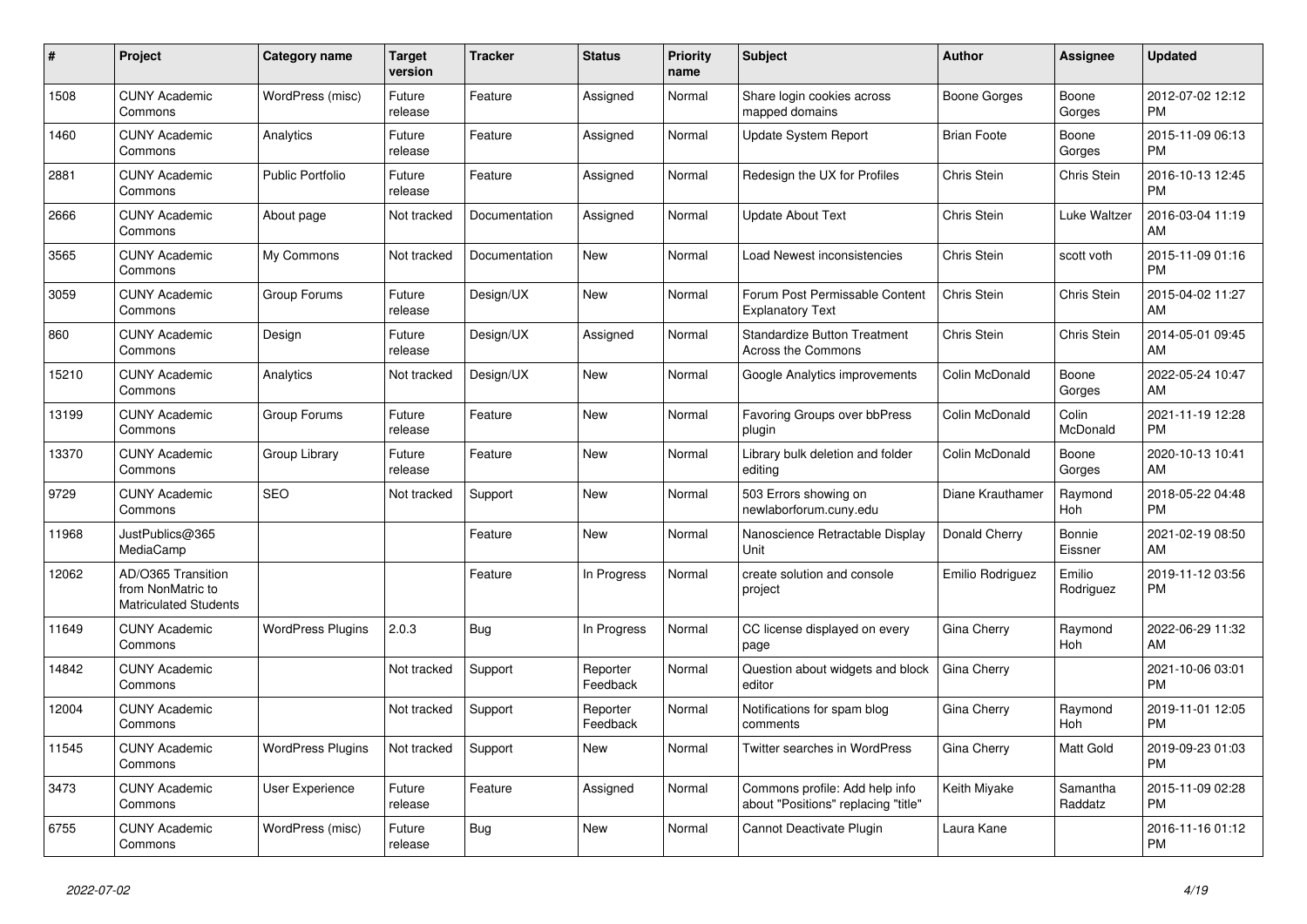| #     | Project                         | <b>Category name</b>     | <b>Target</b><br>version | <b>Tracker</b> | <b>Status</b>        | <b>Priority</b><br>name | <b>Subject</b>                                                       | <b>Author</b> | Assignee        | <b>Updated</b>                |
|-------|---------------------------------|--------------------------|--------------------------|----------------|----------------------|-------------------------|----------------------------------------------------------------------|---------------|-----------------|-------------------------------|
| 16199 | <b>CUNY Academic</b><br>Commons | <b>Directories</b>       | 2.0.3                    | Bug            | <b>New</b>           | Normal                  | Removed "Semester" Filter from<br><b>Courses Directory</b>           | Laurie Hurson | Boone<br>Gorges | 2022-06-29 11:32<br>AM        |
| 15613 | <b>CUNY Academic</b><br>Commons |                          | 2.0.3                    | Feature        | Reporter<br>Feedback | Normal                  | Adding "Passster" plugin                                             | Laurie Hurson |                 | 2022-06-29 11:32<br>AM        |
| 12121 | <b>CUNY Academic</b><br>Commons | <b>WordPress Plugins</b> | 2.0.3                    | Feature        | Reporter<br>Feedback | Normal                  | Embedding H5P Iframes on<br><b>Commons Site</b>                      | Laurie Hurson | Boone<br>Gorges | 2022-06-29 11:32<br>AM        |
| 14787 | <b>CUNY Academic</b><br>Commons | Plugin Packages          | Future<br>release        | Feature        | <b>New</b>           | Normal                  | Creating a "Design" plugin<br>package                                | Laurie Hurson | scott voth      | 2022-04-27 04:56<br><b>PM</b> |
| 11843 | <b>CUNY Academic</b><br>Commons | WordPress (misc)         | Future<br>release        | Design/UX      | <b>New</b>           | Normal                  | Tweaking the Gutenberg Editor<br>Interface                           | Laurie Hurson |                 | 2022-04-26 12:00<br><b>PM</b> |
| 15923 | <b>CUNY Academic</b><br>Commons |                          | Not tracked              | Feature        | Reporter<br>Feedback | Normal                  | <b>Bellows Plugin Adjustments</b>                                    | Laurie Hurson |                 | 2022-04-20 10:10<br>AM        |
| 15757 | <b>CUNY Academic</b><br>Commons |                          |                          | Bug            | <b>New</b>           | Normal                  | Members # do not match                                               | Laurie Hurson |                 | 2022-03-30 04:52<br><b>PM</b> |
| 15176 | <b>CUNY Academic</b><br>Commons |                          | Not tracked              | Support        | Reporter<br>Feedback | Normal                  | Archiving Q Writing & Old<br>Wordpress Sites on the Commons          | Laurie Hurson |                 | 2022-02-08 10:28<br>AM        |
| 14504 | <b>CUNY Academic</b><br>Commons |                          | Not tracked              | Publicity      | Reporter<br>Feedback | Normal                  | Adding showcases to home page<br>menu                                | Laurie Hurson | Boone<br>Gorges | 2022-01-19 03:26<br><b>PM</b> |
| 13650 | <b>CUNY Academic</b><br>Commons | Group Library            | Future<br>release        | Feature        | <b>New</b>           | Normal                  | Forum Attachments in Group<br>Library                                | Laurie Hurson |                 | 2021-11-19 12:30<br><b>PM</b> |
| 14940 | <b>CUNY Academic</b><br>Commons |                          |                          | Bug            | <b>New</b>           | Normal                  | Discrepancy between Commons<br>profile "sites" and actual # of sites | Laurie Hurson |                 | 2021-11-08 11:09<br>AM        |
| 14936 | <b>CUNY Academic</b><br>Commons |                          |                          | Bug            | New                  | Normal                  | Commons websites blocked by<br>SPS campus network                    | Laurie Hurson |                 | 2021-11-03 03:57<br><b>PM</b> |
| 14538 | <b>CUNY Academic</b><br>Commons |                          | Not tracked              | Support        | Reporter<br>Feedback | Normal                  | <b>Weebly To Commons</b>                                             | Laurie Hurson |                 | 2021-09-14 10:47<br>AM        |
| 14475 | <b>CUNY Academic</b><br>Commons |                          | Not tracked              | Publicity      | New                  | Normal                  | <b>OER Showcase Page</b>                                             | Laurie Hurson | Laurie Hurson   | 2021-09-14 10:46<br>AM        |
| 12446 | <b>CUNY Academic</b><br>Commons | Groups (misc)            | Future<br>release        | Feature        | Reporter<br>Feedback | Normal                  | Toggle default site to group forum<br>posting                        | Laurie Hurson | Laurie Hurson   | 2020-03-10 11:57<br>AM        |
| 12484 | <b>CUNY Academic</b><br>Commons |                          | Not tracked              | Support        | Reporter<br>Feedback | Normal                  | Sign up Code for COIL Course<br>starting in March                    | Laurie Hurson | Matt Gold       | 2020-03-02 02:26<br><b>PM</b> |
| 12438 | <b>CUNY Academic</b><br>Commons | Courses                  | Not tracked              | <b>Bug</b>     | New                  | Normal                  | Site appearing twice                                                 | Laurie Hurson | Boone<br>Gorges | 2020-02-18 01:34<br><b>PM</b> |
| 12328 | <b>CUNY Academic</b><br>Commons |                          | Not tracked              | Support        | <b>New</b>           | Normal                  | Sign up Code for Non-CUNY<br>Faculty                                 | Laurie Hurson |                 | 2020-01-28 10:25<br>AM        |
| 11789 | <b>CUNY Academic</b><br>Commons | Courses                  | Future<br>release        | Feature        | <b>New</b>           | Normal                  | Ability to remove item from<br>Courses list                          | Laurie Hurson | Sonja Leix      | 2019-09-24 12:28<br><b>PM</b> |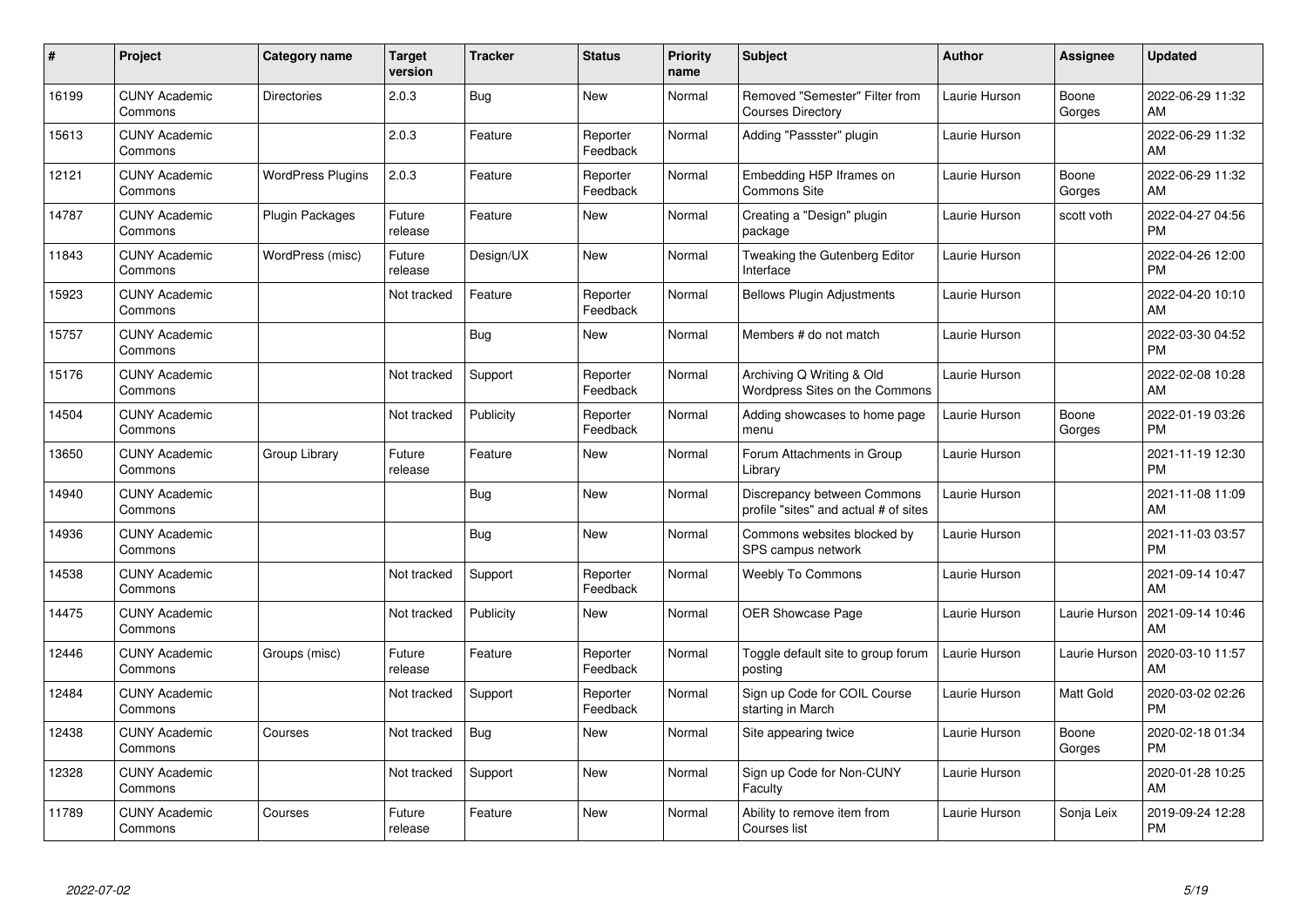| #     | Project                         | <b>Category name</b>      | Target<br>version | <b>Tracker</b> | <b>Status</b>        | Priority<br>name | <b>Subject</b>                                                                             | Author          | <b>Assignee</b>     | <b>Updated</b>                |
|-------|---------------------------------|---------------------------|-------------------|----------------|----------------------|------------------|--------------------------------------------------------------------------------------------|-----------------|---------------------|-------------------------------|
| 11879 | <b>CUNY Academic</b><br>Commons |                           | Not tracked       | Bug            | <b>New</b>           | Normal           | Hypothesis comments appearing<br>on multiple, different pdfs across<br>blogs               | Laurie Hurson   | Laurie Hurson       | 2019-09-19 02:39<br><b>PM</b> |
| 11415 | <b>CUNY Academic</b><br>Commons | <b>WordPress Plugins</b>  | Not tracked       | <b>Bug</b>     | Reporter<br>Feedback | Normal           | Blog Subscriptions in Jetpack                                                              | Laurie Hurson   |                     | 2019-05-14 10:34<br>AM        |
| 11131 | <b>CUNY Academic</b><br>Commons |                           | Future<br>release | Feature        | Reporter<br>Feedback | Normal           | Image Annotation Plugins                                                                   | Laurie Hurson   |                     | 2019-02-26 11:33<br>AM        |
| 9289  | <b>CUNY Academic</b><br>Commons | <b>WordPress Plugins</b>  | Future<br>release | Bug            | Reporter<br>Feedback | Normal           | <b>Email Users Plugin</b>                                                                  | Laurie Hurson   | Boone<br>Gorges     | 2018-10-24 12:34<br><b>PM</b> |
| 9060  | <b>CUNY Academic</b><br>Commons | Commons In A Box          | Not tracked       | Bug            | Hold                 | Normal           | Problems with CBox image library<br>upload                                                 | Lisa Rhody      | Raymond<br>Hoh      | 2018-01-10 03:26<br><b>PM</b> |
| 2612  | <b>CUNY Academic</b><br>Commons |                           | Not tracked       | Publicity      | Assigned             | Normal           | Pinterest site for the Commons                                                             | local admin     | Sarah<br>Morgano    | 2016-03-04 11:19<br>AM        |
| 2175  | <b>CUNY Academic</b><br>Commons | WordPress (misc)          | Not tracked       | Support        | Assigned             | Normal           | Subscibe 2 vs. Jetpack<br>subscription options                                             | local admin     | Matt Gold           | 2016-01-26 04:58<br><b>PM</b> |
| 8835  | <b>CUNY Academic</b><br>Commons | Blogs (BuddyPress)        | Future<br>release | Feature        | New                  | Normal           | Extend cuny is shortlinks to sites                                                         | Luke Waltzer    | Boone<br>Gorges     | 2022-04-26 11:59<br>AM        |
| 13430 | <b>CUNY Academic</b><br>Commons | Reply By Email            | Not tracked       | Bug            | <b>New</b>           | Normal           | Delay in RBE                                                                               | Luke Waltzer    | Raymond<br>Hoh      | 2020-10-13 11:16<br>AM        |
| 9895  | <b>CUNY Academic</b><br>Commons | Onboarding                | Future<br>release | Feature        | Assigned             | Normal           | Add "Accept Invitation"<br>link/button/function to Group<br>and/or Site invitation emails? | Luke Waltzer    | Boone<br>Gorges     | 2018-06-07 12:42<br><b>PM</b> |
| 7981  | <b>CUNY Academic</b><br>Commons | Social Paper              | Future<br>release | Bug            | <b>New</b>           | Normal           | Social Paper comments should<br>not go to spam                                             | Luke Waltzer    | Boone<br>Gorges     | 2018-04-16 03:52<br><b>PM</b> |
| 9211  | <b>CUNY Academic</b><br>Commons | <b>WordPress Plugins</b>  | Future<br>release | Support        | Reporter<br>Feedback | Normal           | Auto-Role Setting in Forum Plugin<br><b>Causing Some Confusion</b>                         | Luke Waltzer    | Boone<br>Gorges     | 2018-03-13 11:44<br>AM        |
| 7928  | <b>CUNY Academic</b><br>Commons | Group Forums              | Not tracked       | Bug            | New                  | Normal           | Duplicate Forum post                                                                       | Luke Waltzer    | Raymond<br>Hoh      | 2017-04-11 09:27<br><b>PM</b> |
| 7624  | <b>CUNY Academic</b><br>Commons | <b>BuddyPress</b> (misc)  | Future<br>release | Design/UX      | <b>New</b>           | Normal           | <b>BP Notifications</b>                                                                    | Luke Waltzer    | Paige Dupont        | 2017-02-08 10:43<br><b>PM</b> |
| 6078  | <b>CUNY Academic</b><br>Commons | <b>Blogs (BuddyPress)</b> | Future<br>release | Feature        | New                  | Normal           | <b>Explore Adding Network Blog</b><br>Metadata Plugin                                      | Luke Waltzer    | Luke Waltzer        | 2016-10-11 10:29<br><b>PM</b> |
| 5268  | <b>CUNY Academic</b><br>Commons | Group Forums              | Future<br>release | Bug            | Assigned             | Normal           | Long-time to post to multiple<br>groups                                                    | Luke Waltzer    | Daniel Jones        | 2016-09-07 06:31<br><b>PM</b> |
| 5317  | <b>CUNY Academic</b><br>Commons | Group Blogs               | Not tracked       | <b>Bug</b>     | Reporter<br>Feedback | Normal           | Notifications of New Post Didn't<br>Come                                                   | Luke Waltzer    | Samantha<br>Raddatz | 2016-03-21 10:41<br>PM        |
| 5225  | <b>CUNY Academic</b><br>Commons | Registration              | Future<br>release | Feature        | Assigned             | Normal           | On-boarding Issues                                                                         | Luke Waltzer    | Samantha<br>Raddatz | 2016-02-12 02:58<br><b>PM</b> |
| 8211  | <b>CUNY Academic</b><br>Commons | <b>WordPress Themes</b>   | Future<br>release | Feature        | New                  | Normal           | Theme Suggestions: Material<br>Design-Inspired Themes                                      | Margaret Galvan | Margaret<br>Galvan  | 2017-08-07 02:48<br><b>PM</b> |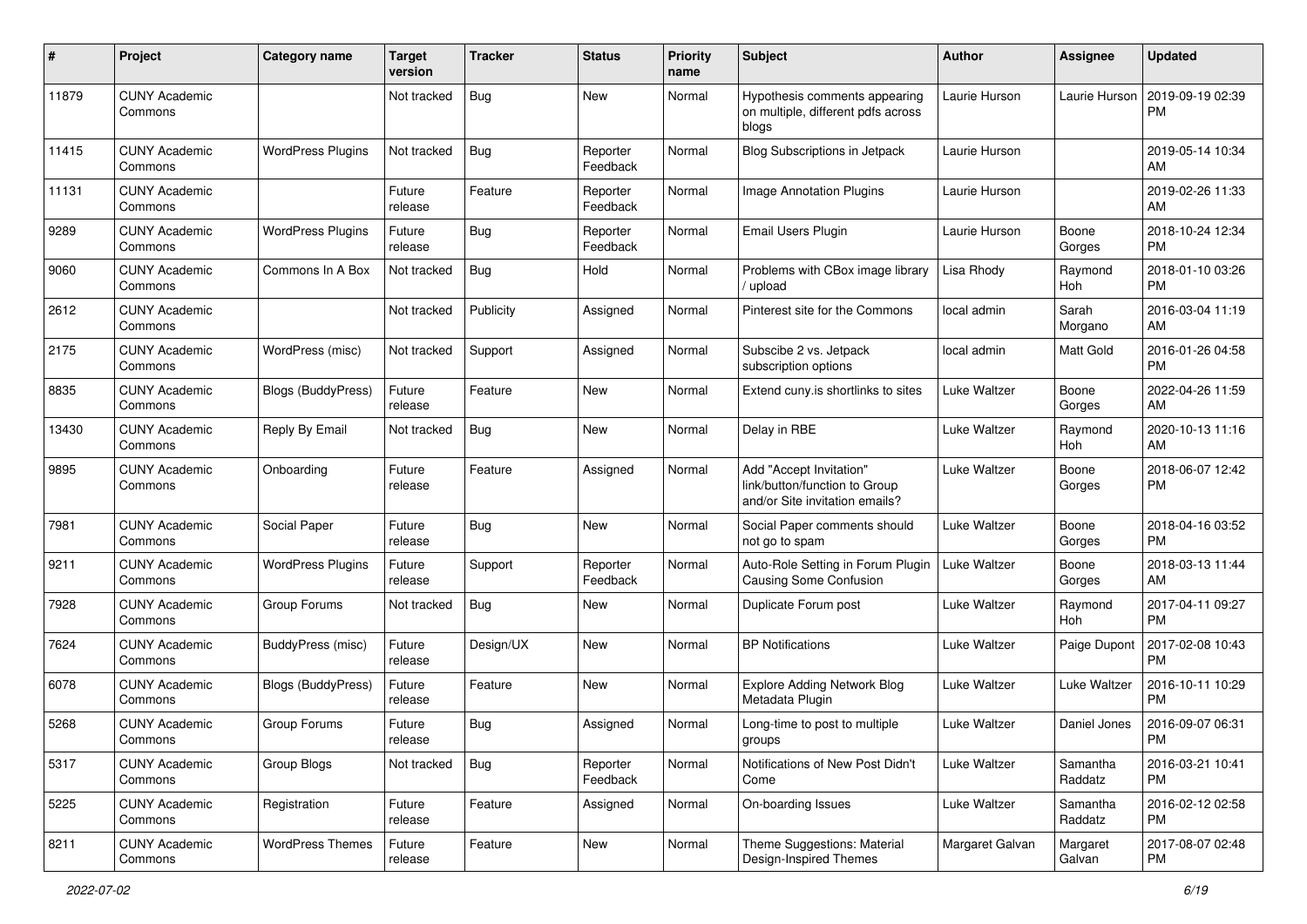| #     | Project                         | Category name            | <b>Target</b><br>version | <b>Tracker</b> | <b>Status</b>        | Priority<br>name | <b>Subject</b>                                                    | <b>Author</b>   | <b>Assignee</b>    | <b>Updated</b>                |
|-------|---------------------------------|--------------------------|--------------------------|----------------|----------------------|------------------|-------------------------------------------------------------------|-----------------|--------------------|-------------------------------|
| 8078  | <b>CUNY Academic</b><br>Commons | <b>WordPress Plugins</b> | Future<br>release        | System Upgrade | Assigned             | Normal           | <b>CommentPress Updates</b>                                       | Margaret Galvan | Christian<br>Wach  | 2017-05-08 03:49<br><b>PM</b> |
| 7828  | <b>CUNY Academic</b><br>Commons |                          | Not tracked              | Feature        | Assigned             | Normal           | Theme Assessment 2017                                             | Margaret Galvan | Margaret<br>Galvan | 2017-05-02 10:41<br><b>PM</b> |
| 15169 | <b>CUNY Academic</b><br>Commons |                          | 2.0.3                    | Support        | Reporter<br>Feedback | Normal           | new Prelude website zipfiles for<br>custom theme and other files. | Marilyn Weber   |                    | 2022-06-29 11:32<br>AM        |
| 15655 | <b>CUNY Academic</b><br>Commons |                          | 2.0.3                    | Support        | Reporter<br>Feedback | Normal           | Event Aggregator plugin?                                          | Marilyn Weber   |                    | 2022-06-29 11:32<br>AM        |
| 16110 | <b>CUNY Academic</b><br>Commons |                          |                          | Support        | Reporter<br>Feedback | Normal           | remove Creative Commons<br>license from pages?                    | Marilyn Weber   | Raymond<br>Hoh     | 2022-05-17 06:11<br><b>PM</b> |
| 16099 | <b>CUNY Academic</b><br>Commons |                          |                          | Support        | Reporter<br>Feedback | Normal           | request for Newsletter Glue                                       | Marilyn Weber   |                    | 2022-05-13 12:14<br><b>PM</b> |
| 15816 | <b>CUNY Academic</b><br>Commons |                          | Not tracked              | Support        | <b>New</b>           | Normal           | slow loading at SPS                                               | Marilyn Weber   |                    | 2022-04-05 01:26<br><b>PM</b> |
| 15565 | <b>CUNY Academic</b><br>Commons |                          |                          | Support        | <b>New</b>           | Normal           | Events - send updates to an email<br>listserv                     | Marilyn Weber   |                    | 2022-03-10 01:06<br><b>PM</b> |
| 15370 | <b>CUNY Academic</b><br>Commons |                          |                          | Support        | Reporter<br>Feedback | Normal           | All-in-One Event Calendar?                                        | Marilyn Weber   |                    | 2022-02-17 11:03<br>AM        |
| 15260 | <b>CUNY Academic</b><br>Commons |                          |                          | Support        | Reporter<br>Feedback | Normal           | Diacritical markings   European<br><b>Stages</b>                  | Marilyn Weber   |                    | 2022-02-04 08:16<br>AM        |
| 15045 | <b>CUNY Academic</b><br>Commons |                          |                          | Support        | <b>New</b>           | Normal           | no result for KCeL in the search<br>box on the commons            | Marilyn Weber   |                    | 2021-12-10 11:29<br>AM        |
| 14911 | <b>CUNY Academic</b><br>Commons | <b>WordPress Themes</b>  | Not tracked              | Support        | <b>New</b>           | Normal           | Twentytwentyone theme                                             | Marilyn Weber   |                    | 2021-10-28 10:37<br>AM        |
| 14900 | <b>CUNY Academic</b><br>Commons |                          | Not tracked              | Support        | Reporter<br>Feedback | Normal           | previous theme?                                                   | Marilyn Weber   |                    | 2021-10-25 10:31<br>AM        |
| 14784 | <b>CUNY Academic</b><br>Commons |                          |                          | Support        | Reporter<br>Feedback | Normal           | User report of logo problem when<br>using Customizer theme        | Marilyn Weber   |                    | 2021-09-17 10:25<br>AM        |
| 14398 | <b>CUNY Academic</b><br>Commons |                          | Not tracked              | Support        | Reporter<br>Feedback | Normal           | Events plug-in notification problem                               | Marilyn Weber   |                    | 2021-05-11 11:21<br>AM        |
| 14074 | <b>CUNY Academic</b><br>Commons | WordPress (misc)         | Not tracked              | Support        | Reporter<br>Feedback | Normal           | page password protection problem                                  | Marilyn Weber   |                    | 2021-03-02 11:03<br>AM        |
| 13975 | <b>CUNY Academic</b><br>Commons | Social Paper             | Not tracked              | Support        | Reporter<br>Feedback | Normal           | can't approve comments on Social   Marilyn Weber<br>Paper paper   |                 |                    | 2021-02-12 09:33<br>AM        |
| 13328 | <b>CUNY Academic</b><br>Commons | Group Forums             | Not tracked              | Bug            | Reporter<br>Feedback | Normal           | cross-posting in two related<br>groups                            | Marilyn Weber   | Raymond<br>Hoh     | 2020-09-15 10:39<br><b>PM</b> |
| 13286 | <b>CUNY Academic</b><br>Commons |                          | Not tracked              | Support        | <b>New</b>           | Normal           | problem connecting with<br>WordPress app                          | Marilyn Weber   | Raymond<br>Hoh     | 2020-09-08 11:16<br>AM        |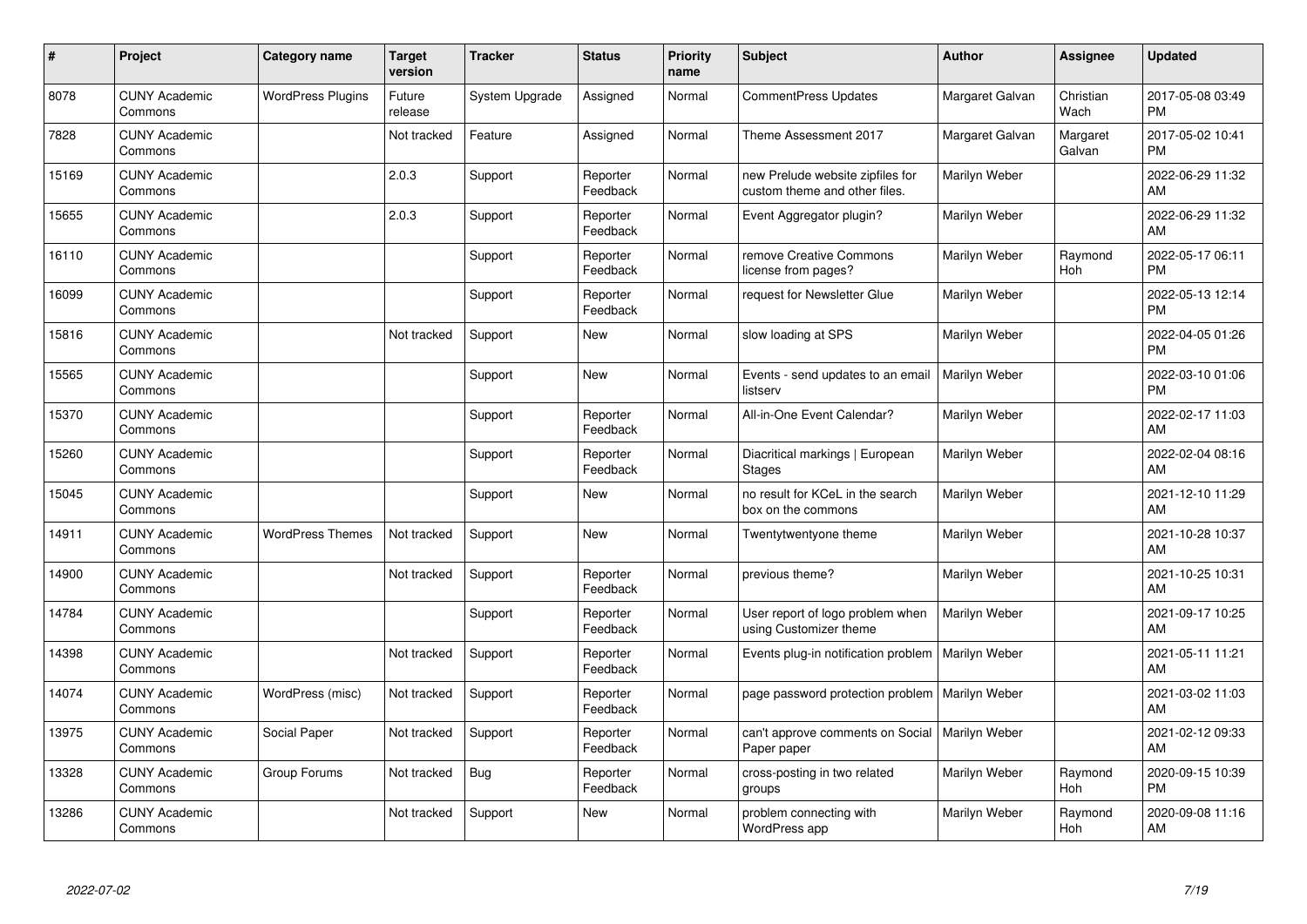| #     | Project                         | <b>Category name</b>       | <b>Target</b><br>version | <b>Tracker</b> | <b>Status</b>        | <b>Priority</b><br>name | <b>Subject</b>                                                                                | <b>Author</b> | Assignee            | <b>Updated</b>                |
|-------|---------------------------------|----------------------------|--------------------------|----------------|----------------------|-------------------------|-----------------------------------------------------------------------------------------------|---------------|---------------------|-------------------------------|
| 13255 | <b>CUNY Academic</b><br>Commons |                            | Not tracked              | Support        | Reporter<br>Feedback | Normal                  | Accessibility problems                                                                        | Marilyn Weber |                     | 2020-09-01 05:48<br><b>PM</b> |
| 13034 | <b>CUNY Academic</b><br>Commons |                            | Not tracked              | Support        | Reporter<br>Feedback | Normal                  | a site is asking people to join the<br>Commons to get a download                              | Marilyn Weber |                     | 2020-07-12 07:23<br>AM        |
| 12741 | <b>CUNY Academic</b><br>Commons | <b>WordPress Plugins</b>   | Not tracked              | Support        | Reporter<br>Feedback | Normal                  | Tableau Public Viz Block                                                                      | Marilyn Weber | Raymond<br>Hoh      | 2020-05-12 11:00<br>AM        |
| 12382 | <b>CUNY Academic</b><br>Commons | Membership                 | Not tracked              | Support        | <b>New</b>           | Normal                  | Email request change                                                                          | Marilyn Weber | Marilyn<br>Weber    | 2020-02-06 12:56<br><b>PM</b> |
| 12360 | <b>CUNY Academic</b><br>Commons | <b>WordPress Themes</b>    | Not tracked              | Bug            | Reporter<br>Feedback | Normal                  | site just says "DANTE We are<br>currently in maintenance mode,<br>please check back shortly." | Marilyn Weber |                     | 2020-02-04 12:13<br><b>PM</b> |
| 12352 | <b>CUNY Academic</b><br>Commons |                            | Not tracked              | Support        | <b>New</b>           | Normal                  | "posts list" page builder block<br>option                                                     | Marilyn Weber |                     | 2020-02-03 01:29<br><b>PM</b> |
| 12350 | <b>CUNY Academic</b><br>Commons | <b>Blogs (BuddyPress)</b>  | Not tracked              | Support        | Reporter<br>Feedback | Normal                  | URL creation problem                                                                          | Marilyn Weber |                     | 2020-02-03 11:27<br>AM        |
| 11519 | <b>CUNY Academic</b><br>Commons |                            | Not tracked              | Support        | Assigned             | Normal                  | comment option not appearing                                                                  | Marilyn Weber |                     | 2019-09-24 10:28<br>AM        |
| 11848 | <b>CUNY Academic</b><br>Commons |                            | Not tracked              | Support        | Hold                 | Normal                  | a Dean of Faculty wants to share<br>a large file                                              | Marilyn Weber |                     | 2019-09-24 08:44<br>AM        |
| 10273 | <b>CUNY Academic</b><br>Commons | Registration               | Not tracked              | Support        | Reporter<br>Feedback | Normal                  | users combining CF and campus<br>address                                                      | Marilyn Weber |                     | 2019-09-18 10:58<br>AM        |
| 11787 | <b>CUNY Academic</b><br>Commons |                            | Not tracked              | Support        | Reporter<br>Feedback | Normal                  | automated comments notifications<br>on ZenDesk                                                | Marilyn Weber |                     | 2019-08-26 06:18<br><b>PM</b> |
| 11771 | <b>CUNY Academic</b><br>Commons |                            | Not tracked              | Support        | Reporter<br>Feedback | Normal                  | post displays in sections                                                                     | Marilyn Weber |                     | 2019-08-20 10:34<br>AM        |
| 11509 | <b>CUNY Academic</b><br>Commons |                            | Not tracked              | Support        | Reporter<br>Feedback | Normal                  | deleted Page causing a Menu<br>problem?                                                       | Marilyn Weber |                     | 2019-06-04 09:54<br>AM        |
| 11149 | <b>CUNY Academic</b><br>Commons |                            | Not tracked              | Support        | Reporter<br>Feedback | Normal                  | comments getting blocked                                                                      | Marilyn Weber | Raymond<br>Hoh      | 2019-03-26 11:40<br>AM        |
| 10657 | <b>CUNY Academic</b><br>Commons |                            | Not tracked              | Support        | Reporter<br>Feedback | Normal                  | child theme problems                                                                          | Marilyn Weber |                     | 2018-11-08 01:19<br><b>PM</b> |
| 5992  | <b>CUNY Academic</b><br>Commons | <b>Email Notifications</b> | Future<br>release        | Feature        | <b>New</b>           | Normal                  | Changing the From line of<br>autogenerated blog emails                                        | Marilyn Weber |                     | 2018-09-27 05:19<br><b>PM</b> |
| 9835  | <b>CUNY Academic</b><br>Commons | Group Forums               | Future<br>release        | Bug            | Assigned             | Normal                  | add a "like" function?                                                                        | Marilyn Weber | <b>Erik Trainer</b> | 2018-06-05 01:49<br><b>PM</b> |
| 8607  | <b>CUNY Academic</b><br>Commons |                            | Not tracked              | Support        | <b>New</b>           | Normal                  | Paypal?                                                                                       | Marilyn Weber | Matt Gold           | 2018-05-15 01:37<br><b>PM</b> |
| 9207  | <b>CUNY Academic</b><br>Commons |                            | Future<br>release        | Support        | Reporter<br>Feedback | Normal                  | display dashboards made in<br>Tableau?                                                        | Marilyn Weber | Boone<br>Gorges     | 2018-04-10 10:42<br>AM        |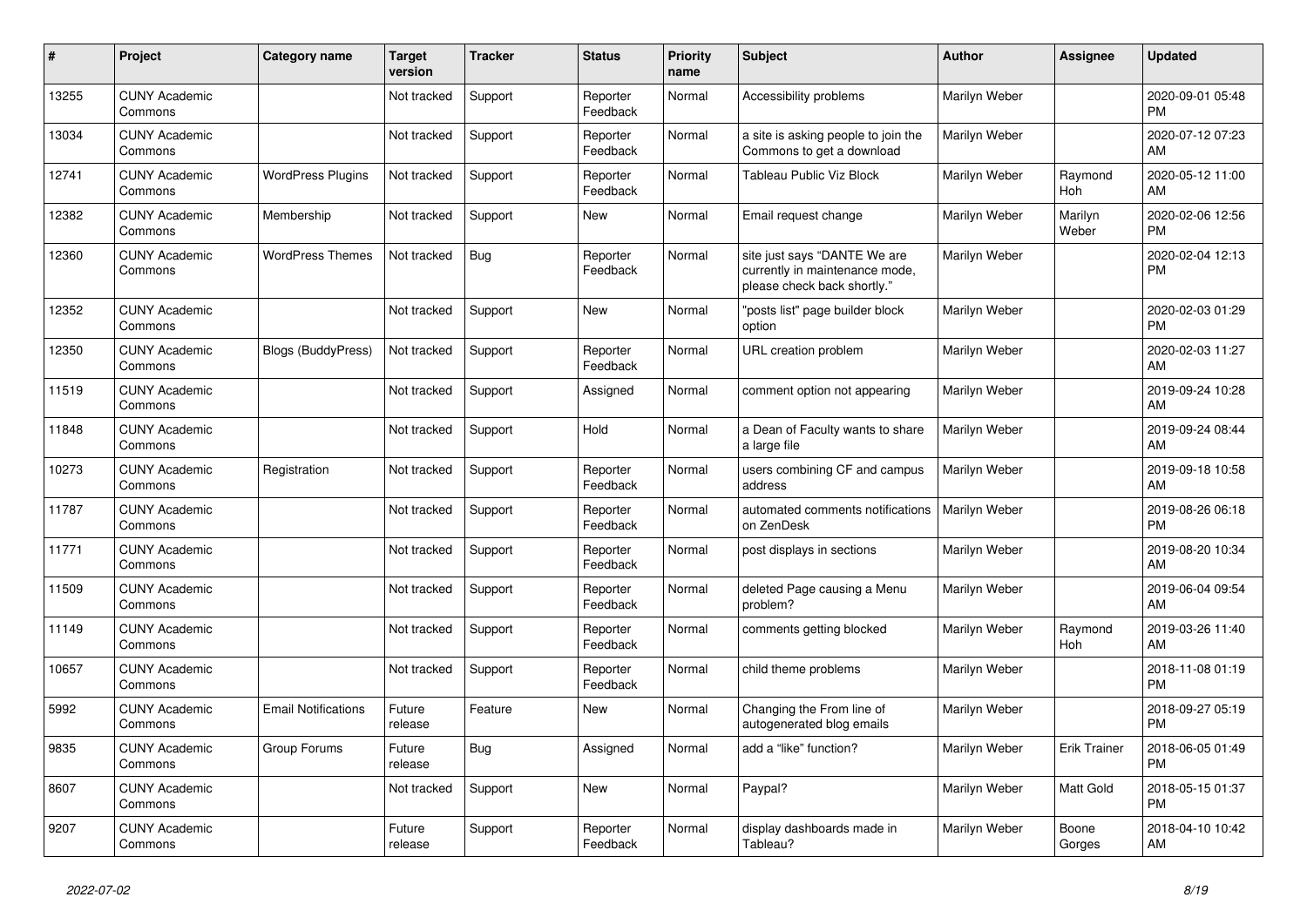| #     | <b>Project</b>                  | Category name              | <b>Target</b><br>version | <b>Tracker</b> | <b>Status</b>        | <b>Priority</b><br>name | <b>Subject</b>                                                        | <b>Author</b>      | Assignee            | <b>Updated</b>                |
|-------|---------------------------------|----------------------------|--------------------------|----------------|----------------------|-------------------------|-----------------------------------------------------------------------|--------------------|---------------------|-------------------------------|
| 5199  | <b>CUNY Academic</b><br>Commons | Social Paper               | Future<br>release        | Feature        | <b>New</b>           | Normal                  | add tables to the SP editor                                           | Marilyn Weber      |                     | 2016-10-24 11:27<br>AM        |
| 5397  | <b>CUNY Academic</b><br>Commons | Social Paper               | Future<br>release        | Feature        | New                  | Normal                  | frustrating to have to<br>enable/disable in SP                        | Marilyn Weber      | Samantha<br>Raddatz | 2016-04-20 03:39<br><b>PM</b> |
| 5282  | <b>CUNY Academic</b><br>Commons | Social Paper               | Future<br>release        | Bug            | <b>New</b>           | Normal                  | Replying via email directs to paper<br>but not individual comment.    | Marilyn Weber      | Raymond<br>Hoh      | 2016-03-02 01:48<br><b>PM</b> |
| 5205  | <b>CUNY Academic</b><br>Commons | Social Paper               | Future<br>release        | Feature        | <b>New</b>           | Normal                  | Social Paper folders                                                  | Marilyn Weber      |                     | 2016-02-11 10:24<br><b>PM</b> |
| 2571  | <b>NYCDH Community</b><br>Site  |                            |                          | Feature        | Assigned             | Normal                  | Add Google custom search box to<br>homepage                           | <b>Mark Newton</b> | Raymond<br>Hoh      | 2013-05-18 07:49<br><b>PM</b> |
| 2574  | <b>NYCDH Community</b><br>Site  |                            |                          | Feature        | Assigned             | Normal                  | Add Way to Upload Files to<br>Groups                                  | <b>Mark Newton</b> | Raymond<br>Hoh      | 2013-05-18 07:46<br><b>PM</b> |
| 2573  | <b>NYCDH Community</b><br>Site  |                            |                          | Feature        | Reporter<br>Feedback | Normal                  | Add dh nyc twitter list feed to site                                  | <b>Mark Newton</b> | Matt Gold           | 2013-05-16 11:42<br><b>PM</b> |
| 11120 | <b>CUNY Academic</b><br>Commons | <b>WordPress Plugins</b>   | Not tracked              | Bug            | Reporter<br>Feedback | Normal                  | Events Manager Events Not<br>Showing Up                               | Mark Webb          |                     | 2019-02-27 04:10<br><b>PM</b> |
| 10769 | <b>CUNY Academic</b><br>Commons | <b>WordPress Themes</b>    | Not tracked              | Bug            | Reporter<br>Feedback | Normal                  | 2011 Theme Sidebar                                                    | Mark Webb          |                     | 2018-12-04 04:09<br><b>PM</b> |
| 10262 | <b>CUNY Academic</b><br>Commons |                            | Not tracked              | Bug            | Reporter<br>Feedback | Normal                  | Newsletter Plugin: Broken Image<br>at Bottom of All Newsletters       | Mark Webb          | Raymond<br>Hoh      | 2018-08-30 05:17<br><b>PM</b> |
| 16307 | <b>CUNY Academic</b><br>Commons |                            |                          | Bug            | <b>New</b>           | Normal                  | Add brief messaging to<br>accept/decline group membership<br>requests | <b>Matt Gold</b>   | Boone<br>Gorges     | 2022-06-27 06:13<br><b>PM</b> |
| 15604 | <b>CUNY Academic</b><br>Commons | <b>Email Notifications</b> | Future<br>release        | Feature        | Assigned             | Normal                  | Restructure Commons Group<br>Digest Email Messages                    | <b>Matt Gold</b>   | Boone<br>Gorges     | 2022-05-26 10:45<br>AM        |
| 8900  | <b>CUNY Academic</b><br>Commons | Accessibility              | Future<br>release        | Feature        | Assigned             | Normal                  | Look into tools to enforce<br>accessibility in WP environment         | <b>Matt Gold</b>   | Boone<br>Gorges     | 2022-04-26 11:59<br>AM        |
| 8901  | <b>CUNY Academic</b><br>Commons | Accessibility              | Future<br>release        | Feature        | Assigned             | Normal                  | Theme analysis for accessibility                                      | <b>Matt Gold</b>   | Boone<br>Gorges     | 2022-04-26 11:59<br>AM        |
| 13949 | <b>CUNY Academic</b><br>Commons |                            | Not tracked              | Bug            | New                  | Normal                  | Continued debugging of runaway<br>MySQL connections                   | <b>Matt Gold</b>   | Boone<br>Gorges     | 2021-09-14 10:42<br>AM        |
| 7115  | <b>CUNY Academic</b><br>Commons | Groups (misc)              | Future<br>release        | Feature        | Reporter<br>Feedback | Normal                  | make licensing info clear during<br>group creation                    | <b>Matt Gold</b>   | Raymond<br>Hoh      | 2020-12-08 11:32<br>AM        |
| 5581  | <b>CUNY Academic</b><br>Commons | Analytics                  | Future<br>release        | Feature        | Assigned             | Normal                  | <b>Explore alternatives to Google</b><br>Analytics                    | <b>Matt Gold</b>   | Valerie<br>Townsend | 2020-04-17 03:12<br><b>PM</b> |
| 8836  | <b>CUNY Academic</b><br>Commons | <b>Blogs (BuddyPress)</b>  | Future<br>release        | Feature        | Assigned             | Normal                  | Redesign site launch process                                          | <b>Matt Gold</b>   | Boone<br>Gorges     | 2019-10-03 02:49<br><b>PM</b> |
| 8666  | <b>CUNY Academic</b><br>Commons | Teaching                   | Not tracked              | Documentation  | Assigned             | Normal                  | Create Teaching on the Commons<br>Resource Page                       | Matt Gold          | Laurie Hurson       | 2019-09-23 03:16<br><b>PM</b> |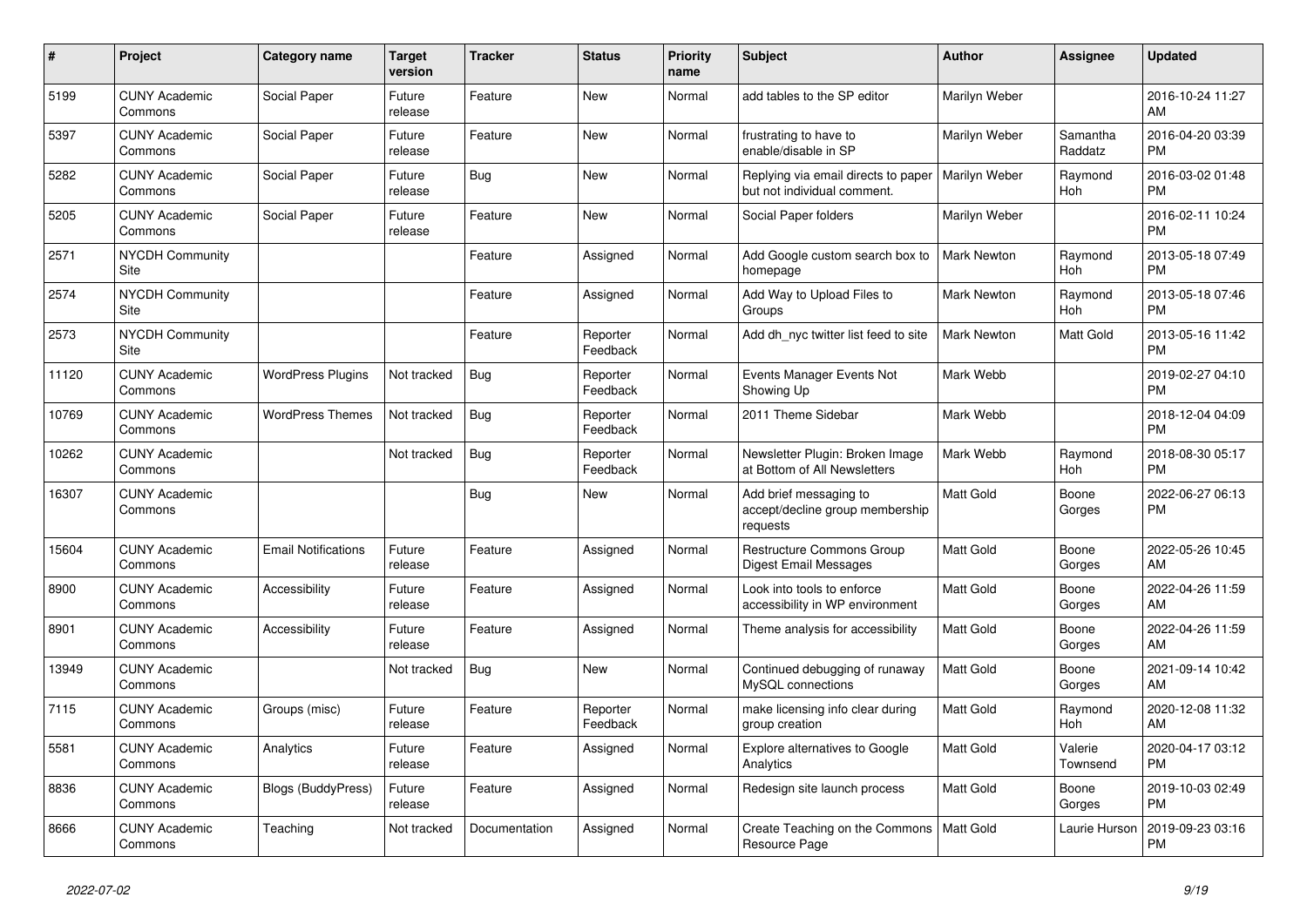| #     | Project                         | <b>Category name</b>       | <b>Target</b><br>version | <b>Tracker</b> | <b>Status</b>        | <b>Priority</b><br>name | <b>Subject</b>                                                                        | <b>Author</b>    | Assignee           | <b>Updated</b>                |
|-------|---------------------------------|----------------------------|--------------------------|----------------|----------------------|-------------------------|---------------------------------------------------------------------------------------|------------------|--------------------|-------------------------------|
| 1544  | <b>CUNY Academic</b><br>Commons | Groups (misc)              | Future<br>release        | Feature        | Reporter<br>Feedback | Normal                  | Group Filtering and Sorting                                                           | <b>Matt Gold</b> | Chris Stein        | 2019-03-01 02:25<br><b>PM</b> |
| 10659 | <b>CUNY Academic</b><br>Commons | Group Forums               | Future<br>release        | Feature        | Assigned             | Normal                  | Post to multiple groups via email                                                     | <b>Matt Gold</b> | Raymond<br>Hoh     | 2018-11-15 12:54<br>AM        |
| 9028  | <b>CUNY Academic</b><br>Commons | Onboarding                 | Future<br>release        | Feature        | Assigned             | Normal                  | suggest groups to new members<br>during the registration process                      | Matt Gold        | <b>Chris Stein</b> | 2018-10-24 12:34<br><b>PM</b> |
| 9947  | <b>CUNY Academic</b><br>Commons | <b>WordPress Plugins</b>   | Future<br>release        | Feature        | Reporter<br>Feedback | Normal                  | Install H5P quiz plugin                                                               | <b>Matt Gold</b> | Boone<br>Gorges    | 2018-09-11 11:01<br>AM        |
| 9979  | <b>CUNY Academic</b><br>Commons | <b>Email Notifications</b> | Not tracked              | Bug            | Reporter<br>Feedback | Normal                  | Reports of slow email activation<br>emails                                            | <b>Matt Gold</b> | Boone<br>Gorges    | 2018-08-29 09:40<br><b>PM</b> |
| 10040 | <b>CUNY Academic</b><br>Commons | WordPress (misc)           | Not tracked              | Bug            | Reporter<br>Feedback | Normal                  | User doesn't see full list of themes                                                  | <b>Matt Gold</b> | Boone<br>Gorges    | 2018-07-25 10:12<br>AM        |
| 9941  | <b>CUNY Academic</b><br>Commons | Wiki                       | Not tracked              | Support        | Assigned             | Normal                  | Wiki functionality                                                                    | <b>Matt Gold</b> | Boone<br>Gorges    | 2018-06-26 10:57<br>AM        |
| 3768  | <b>CUNY Academic</b><br>Commons | <b>Public Portfolio</b>    | Future<br>release        | Feature        | Assigned             | Normal                  | Institutions/Past positions on<br>public portfolios                                   | <b>Matt Gold</b> | Boone<br>Gorges    | 2018-04-23 10:44<br>AM        |
| 8991  | <b>CUNY Academic</b><br>Commons | Reply By Email             | Not tracked              | Bug            | Hold                 | Normal                  | RBE duplicate email message<br>issue                                                  | Matt Gold        | Raymond<br>Hoh     | 2018-02-18 08:53<br><b>PM</b> |
| 9015  | <b>CUNY Academic</b><br>Commons | Groups (misc)              | Not tracked              | Outreach       | Assigned             | Normal                  | Email group admins the email<br>addresses of their groups                             | Matt Gold        | Matt Gold          | 2018-01-02 09:54<br>AM        |
| 8992  | <b>NYCDH Community</b><br>Site  |                            |                          | Bug            | Assigned             | Normal                  | Multiple RBE error reports                                                            | <b>Matt Gold</b> | Raymond<br>Hoh     | 2017-12-11 05:43<br><b>PM</b> |
| 8976  | <b>CUNY Academic</b><br>Commons | Reply By Email             | Not tracked              | Feature        | Assigned             | Normal                  | Package RBE new topics posting?                                                       | <b>Matt Gold</b> | Raymond<br>Hoh     | 2017-12-04 02:34<br><b>PM</b> |
| 8898  | <b>CUNY Academic</b><br>Commons | Social Paper               | Not tracked              | Feature        | Assigned             | Normal                  | Usage data on docs and social<br>paper                                                | <b>Matt Gold</b> | Matt Gold          | 2017-11-16 11:32<br>AM        |
| 8837  | <b>CUNY Academic</b><br>Commons |                            | Not tracked              | Feature        | Assigned             | Normal                  | Create a form to request info from<br>people requesting premium<br>themes and plugins | <b>Matt Gold</b> | Marilyn<br>Weber   | 2017-11-14 03:35<br><b>PM</b> |
| 8902  | <b>CUNY Academic</b><br>Commons | Design                     | Not tracked              | Feature        | Assigned             | Normal                  | Report back on research on<br><b>BuddyPress themes</b>                                | Matt Gold        | Michael Smith      | 2017-11-10 12:31<br><b>PM</b> |
| 8756  | <b>CUNY Academic</b><br>Commons | <b>Group Blogs</b>         | Future<br>release        | Feature        | Hold                 | Normal                  | Connect multiple blogs to one<br>group?                                               | <b>Matt Gold</b> | Boone<br>Gorges    | 2017-09-30 10:42<br>AM        |
| 5316  | <b>CUNY Academic</b><br>Commons | User Experience            | Future<br>release        | Feature        | Assigned             | Normal                  | Prompt user email address<br>updates                                                  | <b>Matt Gold</b> | Stephen Real       | 2016-12-21 03:30<br><b>PM</b> |
| 4980  | <b>CUNY Academic</b><br>Commons | Home Page                  | Future<br>release        | Feature        | Assigned             | Normal                  | CAC Featured Content -- Adding<br>Randomization                                       | Matt Gold        | Boone<br>Gorges    | 2016-12-12 03:01<br><b>PM</b> |
| 6995  | <b>CUNY Academic</b><br>Commons | Home Page                  | Not tracked              | Bug            | Assigned             | Normal                  | member filter on homepage not<br>working                                              | <b>Matt Gold</b> | Raymond<br>Hoh     | 2016-12-11 09:46<br><b>PM</b> |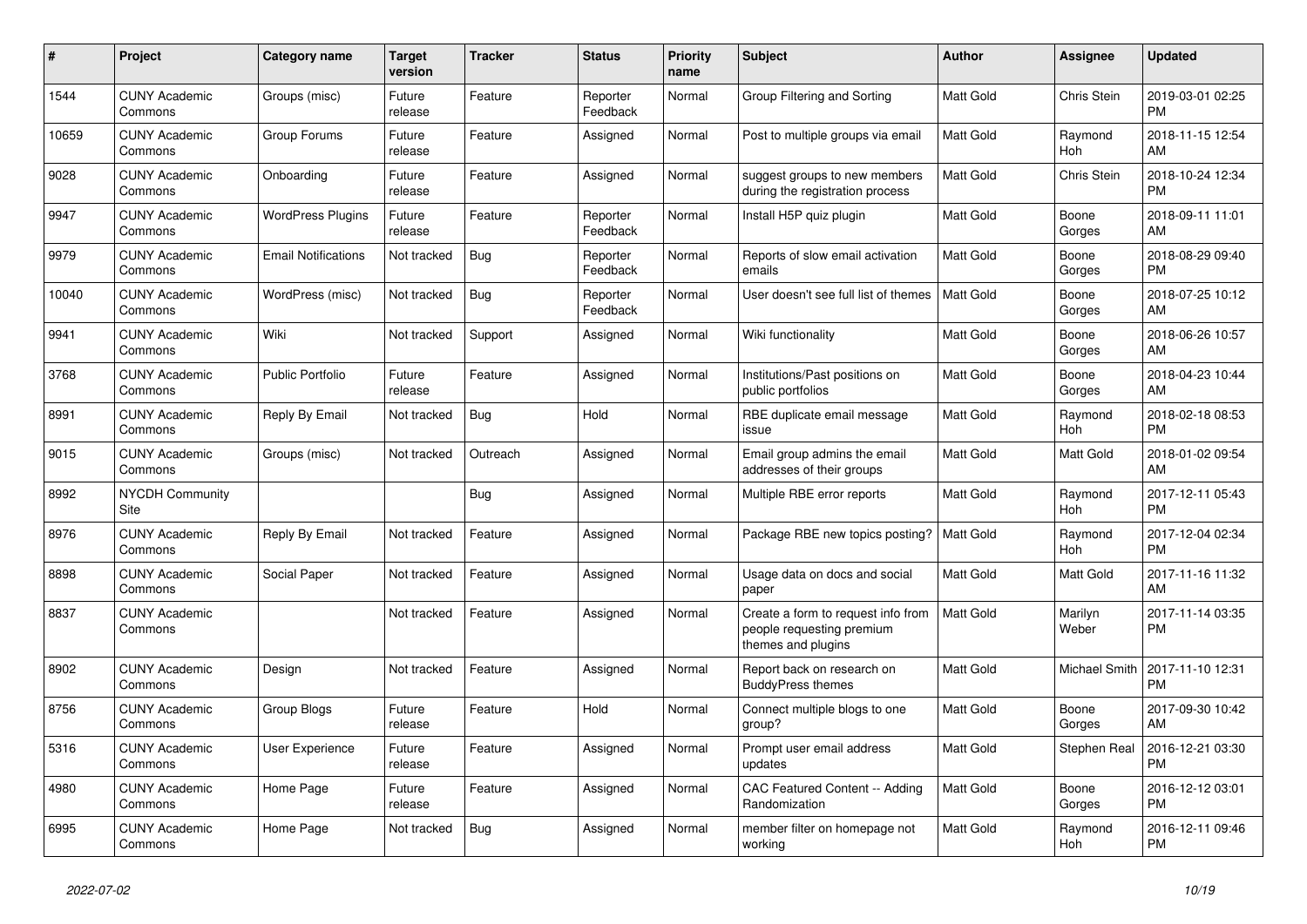| $\pmb{\#}$ | <b>Project</b>                  | <b>Category name</b>     | <b>Target</b><br>version | <b>Tracker</b> | <b>Status</b>        | <b>Priority</b><br>name | <b>Subject</b>                                                                     | <b>Author</b>    | Assignee            | <b>Updated</b>                |
|------------|---------------------------------|--------------------------|--------------------------|----------------|----------------------|-------------------------|------------------------------------------------------------------------------------|------------------|---------------------|-------------------------------|
| 6671       | <b>CUNY Academic</b><br>Commons | Reply By Email           | Not tracked              | Bug            | Assigned             | Normal                  | "Post too often" RBE error<br>message                                              | <b>Matt Gold</b> | Raymond<br>Hoh      | 2016-11-11 09:55<br>AM        |
| 6426       | <b>CUNY Academic</b><br>Commons | Spam/Spam<br>Prevention  | Future<br>release        | Feature        | Assigned             | Normal                  | Force captcha on all comments?                                                     | <b>Matt Gold</b> | <b>Tahir Butt</b>   | 2016-10-24 02:06<br><b>PM</b> |
| 3090       | <b>CUNY Academic</b><br>Commons | Twitter page             | Future<br>release        | Feature        | Assigned             | Normal                  | Prevent Retweets from showing<br>up on Commons twitter page                        | Matt Gold        | Tahir Butt          | 2016-10-24 11:31<br>AM        |
| 6298       | <b>CUNY Academic</b><br>Commons | <b>User Experience</b>   | Not tracked              | Design/UX      | Assigned             | Normal                  | Examine data from survey                                                           | Matt Gold        | Margaret<br>Galvan  | 2016-10-14 12:16<br><b>PM</b> |
| 4903       | <b>CUNY Academic</b><br>Commons | Events                   | Future<br>release        | Design/UX      | Assigned             | Normal                  | Improving visual appearance of<br>event calendars                                  | Matt Gold        | Boone<br>Gorges     | 2016-10-13 11:51<br>AM        |
| 5696       | <b>CUNY Academic</b><br>Commons | Events                   | Future<br>release        | Feature        | Assigned             | Normal                  | Events Calendar - display options<br>calendar aggregation                          | Matt Gold        | Boone<br>Gorges     | 2016-10-13 11:44<br>AM        |
| 6115       | <b>CUNY Academic</b><br>Commons | Publicity                | Not tracked              | Feature        | Assigned             | Normal                  | create digital signage for GC                                                      | <b>Matt Gold</b> | scott voth          | 2016-10-11 10:09<br><b>PM</b> |
| 6014       | <b>CUNY Academic</b><br>Commons | Publicity                | Future<br>release        | Publicity      | Reporter<br>Feedback | Normal                  | Google search listing                                                              | <b>Matt Gold</b> | Boone<br>Gorges     | 2016-09-21 03:48<br><b>PM</b> |
| 5955       | <b>CUNY Academic</b><br>Commons | Outreach                 | Future<br>release        | Feature        | Assigned             | Normal                  | Create auto-newsletter for<br>commons members                                      | Matt Gold        | Luke Waltzer        | 2016-08-30 10:34<br>AM        |
| 3657       | <b>CUNY Academic</b><br>Commons | WordPress (misc)         | Not tracked              | Feature        | New                  | Normal                  | Create alert for GC email<br>addresses                                             | Matt Gold        | Matt Gold           | 2016-04-14 11:29<br><b>PM</b> |
| 3369       | <b>CUNY Academic</b><br>Commons | Reply By Email           | Not tracked              | Outreach       | Hold                 | Normal                  | Release reply by email to WP<br>plugin directory                                   | <b>Matt Gold</b> | Raymond<br>Hoh      | 2016-03-01 12:46<br><b>PM</b> |
| 4986       | <b>CUNY Academic</b><br>Commons | <b>ZenDesk</b>           | Not tracked              | Support        | Assigned             | Normal                  | Prepare documentation for<br>Zendesk re web widget                                 | Matt Gold        | Samantha<br>Raddatz | 2016-02-25 03:09<br><b>PM</b> |
| 636        | <b>CUNY Academic</b><br>Commons | WordPress (misc)         | Not tracked              | Support        | Assigned             | Normal                  | Create Lynda.com-like Table of<br>Contents for Prospective Tutorial<br>Screencasts | Matt Gold        | scott voth          | 2016-02-23 03:12<br><b>PM</b> |
| 4070       | <b>CUNY Academic</b><br>Commons | Analytics                | Not tracked              | Support        | Assigned             | Normal                  | Request for JITP site analytics                                                    | Matt Gold        | Seth Persons        | 2016-02-23 03:09<br><b>PM</b> |
| 1105       | <b>CUNY Academic</b><br>Commons | WordPress (misc)         | Future<br>release        | Feature        | Assigned             | Normal                  | Rephrase Blog Privacy Options                                                      | Matt Gold        | Samantha<br>Raddatz | 2015-11-09 06:19<br><b>PM</b> |
| 554        | <b>CUNY Academic</b><br>Commons | BuddyPress (misc)        | Future<br>release        | Feature        | Assigned             | Normal                  | Add Trackback notifications to<br>site-wide activity feed                          | Matt Gold        | Boone<br>Gorges     | 2015-11-09 06:19<br><b>PM</b> |
| 365        | <b>CUNY Academic</b><br>Commons | WordPress (misc)         | Future<br>release        | Feature        | Assigned             | Normal                  | <b>Create Mouseover Tooltips</b><br>throughout Site                                | <b>Matt Gold</b> | Chris Stein         | 2015-11-09 06:18<br><b>PM</b> |
| 497        | <b>CUNY Academic</b><br>Commons | <b>WordPress Plugins</b> | Future<br>release        | Feature        | Assigned             | Normal                  | Drag and Drop Ordering on<br>Gallery Post Plugin                                   | <b>Matt Gold</b> | Ron Rennick         | 2015-11-09 06:18<br><b>PM</b> |
| 287        | <b>CUNY Academic</b><br>Commons | WordPress (misc)         | Future<br>release        | Feature        | Assigned             | Normal                  | Create troubleshooting tool for<br>account sign-up                                 | Matt Gold        | Boone<br>Gorges     | 2015-11-09 06:17<br><b>PM</b> |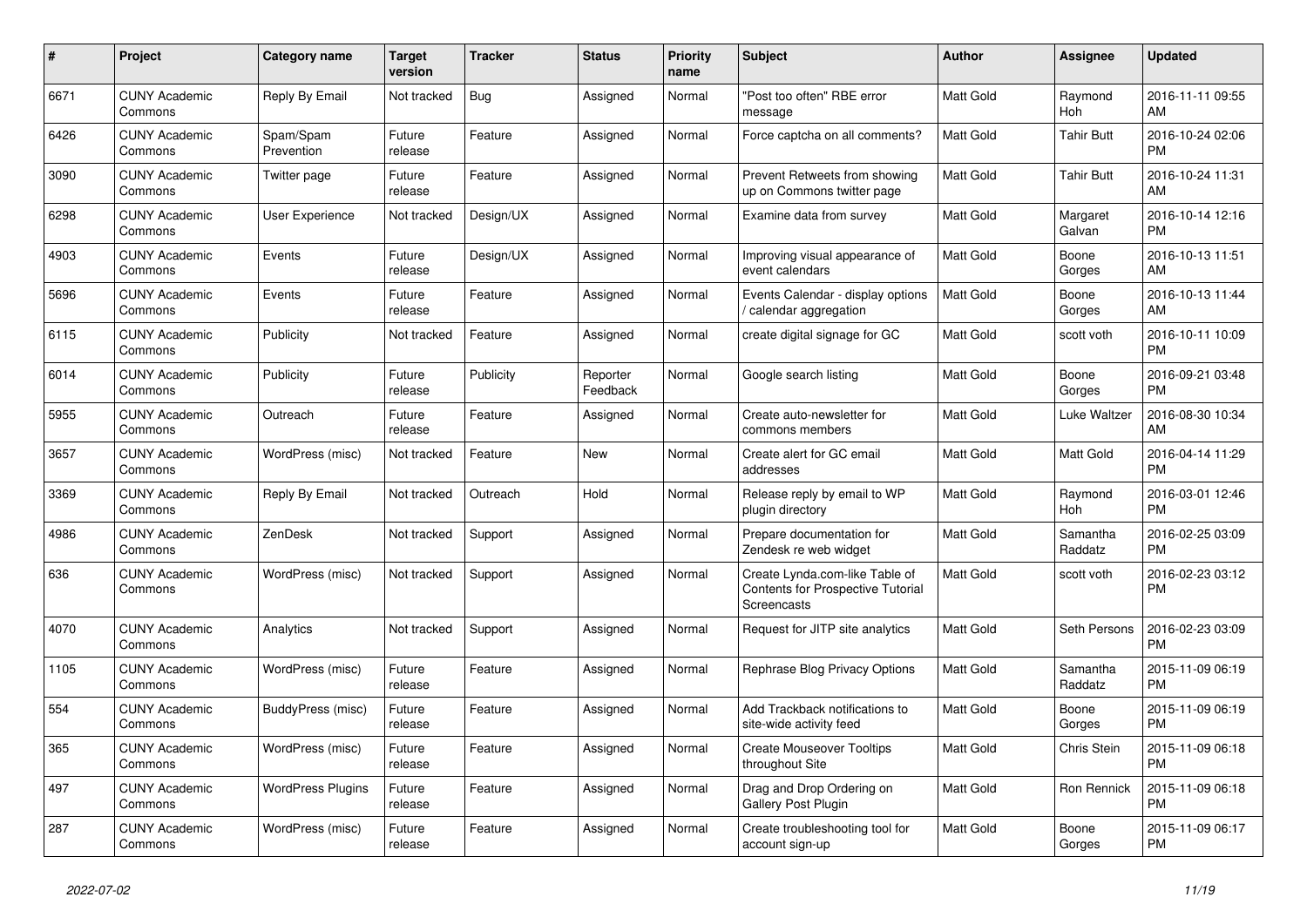| #    | <b>Project</b>                  | Category name            | Target<br>version | <b>Tracker</b> | <b>Status</b> | <b>Priority</b><br>name | <b>Subject</b>                                                      | <b>Author</b>    | Assignee            | <b>Updated</b>                |
|------|---------------------------------|--------------------------|-------------------|----------------|---------------|-------------------------|---------------------------------------------------------------------|------------------|---------------------|-------------------------------|
| 2523 | <b>CUNY Academic</b><br>Commons | <b>BuddyPress Docs</b>   | Future<br>release | Feature        | Assigned      | Normal                  | Allow Users to Upload Images to<br><b>BP</b> Docs                   | <b>Matt Gold</b> | Boone<br>Gorges     | 2015-11-09 06:14<br><b>PM</b> |
| 653  | <b>CUNY Academic</b><br>Commons | Group Blogs              | Future<br>release | Feature        | Assigned      | Normal                  | Redesign Integration of Groups<br>and Blogs                         | Matt Gold        | Samantha<br>Raddatz | 2015-11-09 05:40<br>PM.       |
| 3517 | <b>CUNY Academic</b><br>Commons | My Commons               | Future<br>release | Feature        | Assigned      | Normal                  | Mute/Unmute My Commons<br>updates                                   | Matt Gold        | Raymond<br>Hoh      | 2015-11-09 01:19<br><b>PM</b> |
| 4661 | <b>CUNY Academic</b><br>Commons | User Experience          | Future<br>release | <b>Bug</b>     | Assigned      | Normal                  | Simplify Events text                                                | <b>Matt Gold</b> | Samantha<br>Raddatz | 2015-10-02 09:06<br><b>PM</b> |
| 4404 | <b>CUNY Academic</b><br>Commons | <b>Public Portfolio</b>  | Future<br>release | Design/UX      | Assigned      | Normal                  | Change color of permissions info<br>on portfolio editing interface  | <b>Matt Gold</b> | Samantha<br>Raddatz | 2015-08-11 05:28<br><b>PM</b> |
| 4235 | <b>CUNY Academic</b><br>Commons |                          | Not tracked       | Design/UX      | Assigned      | Normal                  | Explore user experience around<br>comments on forum topics vs docs  | <b>Matt Gold</b> | Samantha<br>Raddatz | 2015-07-21 10:23<br>AM.       |
| 4238 | <b>CUNY Academic</b><br>Commons | Events                   | Future<br>release | Feature        | Assigned      | Normal                  | Copy Events to Other Groups?                                        | Matt Gold        | Boone<br>Gorges     | 2015-07-02 10:08<br>AM        |
| 4053 | <b>CUNY Academic</b><br>Commons | Events                   | Future<br>release | Feature        | Assigned      | Normal                  | Create new tab for past events                                      | Matt Gold        | Boone<br>Gorges     | 2015-05-12 02:10<br><b>PM</b> |
| 4027 | <b>CUNY Academic</b><br>Commons | Commons In A Box         | Not tracked       | Design/UX      | Assigned      | Normal                  | Usability review of CBOX update<br>procedures                       | Matt Gold        | Samantha<br>Raddatz | 2015-05-11 06:36<br><b>PM</b> |
| 3536 | <b>CUNY Academic</b><br>Commons | My Commons               | Future<br>release | Feature        | Assigned      | Normal                  | Infinite Scroll on My Commons<br>page                               | Matt Gold        | Raymond<br>Hoh      | 2015-04-13 04:42<br>PM        |
| 3662 | <b>CUNY Academic</b><br>Commons | <b>SEO</b>               | Future<br>release | Feature        | Assigned      | Normal                  | Duplicate Content/SEO/Google<br>issues                              | Matt Gold        | Raymond<br>Hoh      | 2015-04-13 04:37<br><b>PM</b> |
| 3577 | <b>CUNY Academic</b><br>Commons | My Commons               | Future<br>release | Design/UX      | Assigned      | Normal                  | Replies to items in My Commons                                      | Matt Gold        | Raymond<br>Hoh      | 2015-04-09 05:19<br><b>PM</b> |
| 3770 | <b>CUNY Academic</b><br>Commons | Public Portfolio         | Future<br>release | Feature        | Assigned      | Normal                  | Improve Layout/Formatting of<br>Positions Area on Public Portfolios | Matt Gold        | Chris Stein         | 2015-04-01 09:17<br><b>PM</b> |
| 3308 | <b>CUNY Academic</b><br>Commons | Group Invitations        | Future<br>release | Feature        | Assigned      | Normal                  | Allow members to rescind group<br>invitations                       | Matt Gold        | Boone<br>Gorges     | 2015-04-01 08:53<br><b>PM</b> |
| 3759 | <b>CUNY Academic</b><br>Commons | WordPress (misc)         | Future<br>release | Feature        | Assigned      | Normal                  | Review Interface for Adding Users<br>to Blogs                       | <b>Matt Gold</b> | Boone<br>Gorges     | 2015-03-24 05:52<br><b>PM</b> |
| 3042 | <b>CUNY Academic</b><br>Commons | <b>Public Portfolio</b>  | Future<br>release | Feature        | Assigned      | Normal                  | Browsing member interests                                           | Matt Gold        | Boone<br>Gorges     | 2015-03-21 09:04<br><b>PM</b> |
| 364  | <b>CUNY Academic</b><br>Commons | <b>WordPress Plugins</b> | Future<br>release | Feature        | New           | Normal                  | <b>Bulletin Board</b>                                               | <b>Matt Gold</b> |                     | 2015-01-05 08:50<br><b>PM</b> |
| 658  | <b>CUNY Academic</b><br>Commons | <b>WordPress Plugins</b> | Future<br>release | Feature        | Assigned      | Normal                  | Rebulid Sitewide Tag Suggestion                                     | <b>Matt Gold</b> | Boone<br>Gorges     | 2015-01-05 08:47<br><b>PM</b> |
| 412  | <b>CUNY Academic</b><br>Commons | <b>WordPress Themes</b>  | Future<br>release | Feature        | Assigned      | Normal                  | <b>Featured Themes</b>                                              | Matt Gold        | Dominic<br>Giglio   | 2015-01-05 08:44<br>PM        |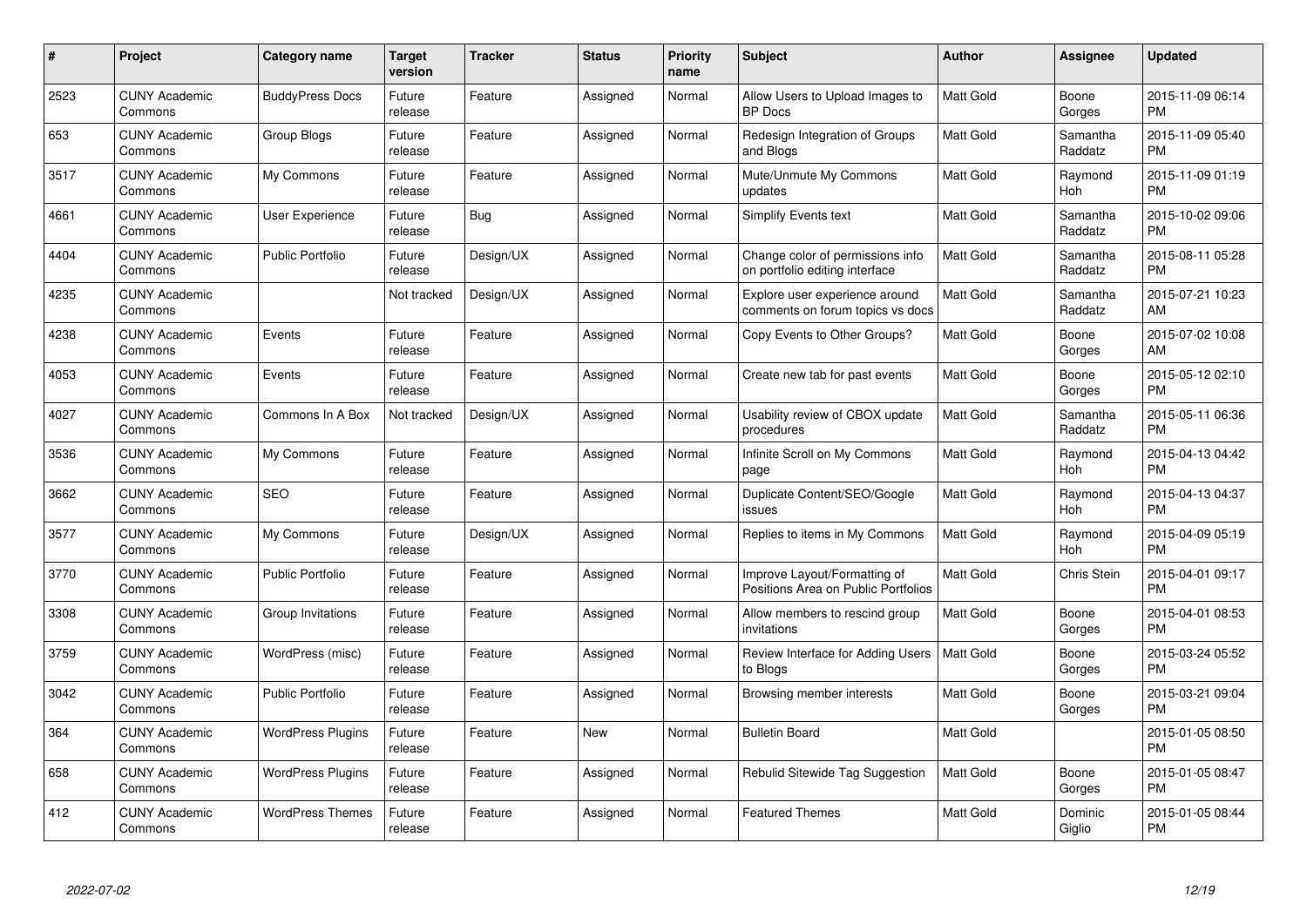| #    | Project                         | Category name           | <b>Target</b><br>version | <b>Tracker</b> | <b>Status</b>       | <b>Priority</b><br>name | <b>Subject</b>                                                                                                                               | <b>Author</b>          | <b>Assignee</b>     | <b>Updated</b>                |
|------|---------------------------------|-------------------------|--------------------------|----------------|---------------------|-------------------------|----------------------------------------------------------------------------------------------------------------------------------------------|------------------------|---------------------|-------------------------------|
| 3524 | <b>CUNY Academic</b><br>Commons | Documentation           | Not tracked              | Documentation  | Assigned            | Normal                  | Post describing all you can do<br>when starting up a new blog/group                                                                          | <b>Matt Gold</b>       | scott voth          | 2014-10-04 12:56<br><b>PM</b> |
| 3419 | <b>CUNY Academic</b><br>Commons | Group Invitations       | 1.6.14                   | Bug            | Testing<br>Required | Normal                  | Neatening the display of<br>messages on group requests                                                                                       | Matt Gold              | Boone<br>Gorges     | 2014-09-01 09:29<br><b>PM</b> |
| 3220 | <b>CUNY Academic</b><br>Commons | <b>Public Portfolio</b> | Future<br>release        | Feature        | Assigned            | Normal                  | Add indent/outdent option to<br>Formatting Buttons on Profile<br>Page                                                                        | <b>Matt Gold</b>       | Boone<br>Gorges     | 2014-05-21 10:39<br><b>PM</b> |
| 599  | <b>CUNY Academic</b><br>Commons | BuddyPress (misc)       | Future<br>release        | Feature        | Assigned            | Normal                  | Consider adding rating plugins for<br><b>BuddyPress/BBPress</b>                                                                              | <b>Matt Gold</b>       | Boone<br>Gorges     | 2011-08-22 06:50<br><b>PM</b> |
| 635  | <b>CUNY Academic</b><br>Commons | BuddyPress (misc)       | Future<br>release        | Feature        | Assigned            | Normal                  | Big Blue Button -<br>Videoconferencing in Groups and<br>Blogs                                                                                | Matt Gold              | Boone<br>Gorges     | 2011-03-14 03:24<br><b>PM</b> |
| 500  | <b>CUNY Academic</b><br>Commons | BuddyPress (misc)       | Future<br>release        | Feature        | Assigned            | Normal                  | <b>Export Group Data</b>                                                                                                                     | Matt Gold              | Boone<br>Gorges     | 2010-12-19 12:09<br><b>PM</b> |
| 435  | <b>CUNY Academic</b><br>Commons | BuddyPress (misc)       | Future<br>release        | Feature        | Assigned            | Normal                  | Include Avatar Images in Forum<br><b>Post Notification Emails</b>                                                                            | <b>Matt Gold</b>       | Boone<br>Gorges     | 2010-12-08 12:40<br><b>PM</b> |
| 377  | <b>CUNY Academic</b><br>Commons | BuddyPress (misc)       | Future<br>release        | Feature        | Assigned            | Normal                  | Like buttons                                                                                                                                 | Matt Gold              | Boone<br>Gorges     | 2010-11-16 05:13<br><b>PM</b> |
| 481  | <b>CUNY Academic</b><br>Commons | Groups (misc)           | Future<br>release        | Feature        | Assigned            | Normal                  | ability to archive inactive groups<br>and blogs                                                                                              | Michael Mandiberg      | Samantha<br>Raddatz | 2015-11-09 05:56<br><b>PM</b> |
| 9908 | <b>CUNY Academic</b><br>Commons |                         | Not tracked              | Feature        | <b>New</b>          | Normal                  | Is it possible to send email<br>updates to users (or an email<br>address not on the list) for only a<br>single page AFTER being<br>prompted? | <b>Michael Shields</b> | scott voth          | 2018-06-11 01:34<br><b>PM</b> |
| 2167 | <b>CUNY Academic</b><br>Commons | WordPress (misc)        | Future<br>release        | <b>Bug</b>     | Assigned            | Normal                  | <b>CAC-Livestream Plugin Issues</b>                                                                                                          | <b>Michael Smith</b>   | Dominic<br>Giglio   | 2015-01-02 03:06<br><b>PM</b> |
| 3458 | <b>CUNY Academic</b><br>Commons | Groups (misc)           | Future<br>release        | Feature        | Assigned            | Normal                  | Filter Members of Group by<br>Campus                                                                                                         | Michael Smith          | Samantha<br>Raddatz | 2014-09-26 08:32<br><b>PM</b> |
| 2754 | <b>CUNY Academic</b><br>Commons | Design                  | Future<br>release        | Feature        | Assigned            | Normal                  | Determine strategy for CAC logo<br>handling in top header                                                                                    | Micki Kaufman          | Chris Stein         | 2015-01-05 08:53<br><b>PM</b> |
| 2753 | <b>CUNY Academic</b><br>Commons | <b>Public Portfolio</b> | Future<br>release        | Feature        | <b>New</b>          | Normal                  | Create actual actual tagification in<br>academic interests and other<br>fields                                                               | Micki Kaufman          | Boone<br>Gorges     | 2015-01-05 08:52<br><b>PM</b> |
| 3510 | <b>CUNY Academic</b><br>Commons | Publicity               | 1.7                      | Publicity      | Assigned            | Normal                  | Post on the News Blog re: 'My<br>Commons'                                                                                                    | Micki Kaufman          | Sarah<br>Morgano    | 2014-10-15 11:18<br>AM        |
| 3511 | <b>CUNY Academic</b><br>Commons | Publicity               | 1.7                      | Publicity      | Assigned            | Normal                  | Social media for 1.7                                                                                                                         | Micki Kaufman          | Sarah<br>Morgano    | 2014-10-14 03:32<br><b>PM</b> |
| 3509 | <b>CUNY Academic</b><br>Commons | Publicity               | 1.7                      | Publicity      | New                 | Normal                  | Create 1.7 digital signage imagery                                                                                                           | Micki Kaufman          | Marilyn<br>Weber    | 2014-10-01 12:40<br><b>PM</b> |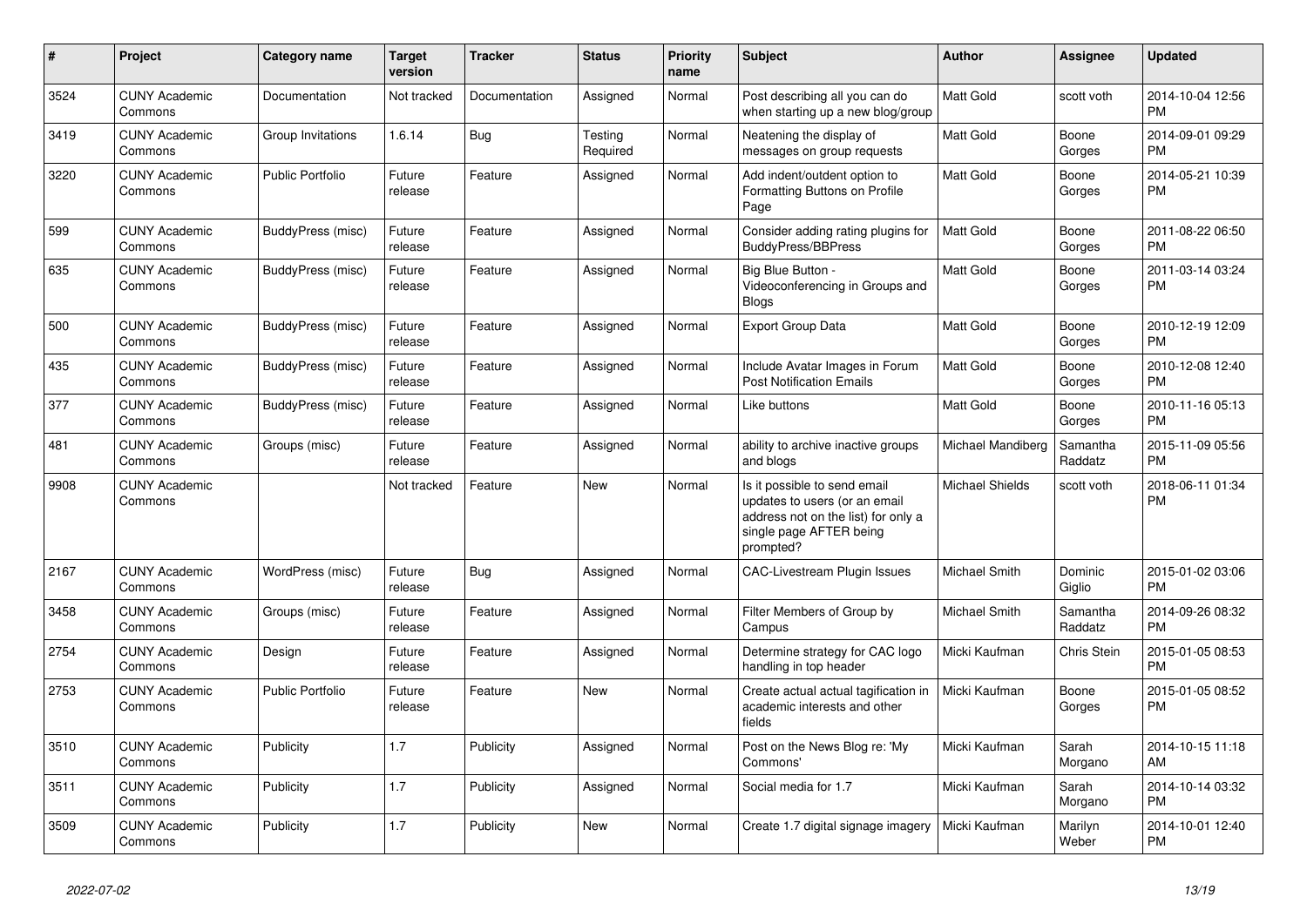| $\vert$ # | <b>Project</b>                  | Category name            | <b>Target</b><br>version | <b>Tracker</b> | <b>Status</b>        | <b>Priority</b><br>name | <b>Subject</b>                                                             | <b>Author</b>           | Assignee            | <b>Updated</b>                |
|-----------|---------------------------------|--------------------------|--------------------------|----------------|----------------------|-------------------------|----------------------------------------------------------------------------|-------------------------|---------------------|-------------------------------|
| 3506      | <b>CUNY Academic</b><br>Commons | Publicity                | 1.7                      | Publicity      | <b>New</b>           | Normal                  | Prepare 1.7 email messaging                                                | Micki Kaufman           | Micki<br>Kaufman    | 2014-10-01 12:36<br><b>PM</b> |
| 3475      | <b>CUNY Academic</b><br>Commons | Events                   | Future<br>release        | Feature        | Assigned             | Normal                  | Request to add plugin to<br>streamline room<br>booking/appointment booking | Naomi Barrettara        | Boone<br>Gorges     | 2014-12-01 05:14<br><b>PM</b> |
| 9346      | <b>CUNY Academic</b><br>Commons | WordPress (misc)         | Not tracked              | Bug            | <b>New</b>           | Normal                  | Clone cetls.bmcc.cuny.edu for<br>development                               | Owen Roberts            | Raymond<br>Hoh      | 2018-03-06 05:35<br><b>PM</b> |
| 6665      | <b>CUNY Academic</b><br>Commons |                          | Not tracked              | Publicity      | <b>New</b>           | Normal                  | Dead Link in 1.10 announcement<br>post                                     | Paige Dupont            | <b>Stephen Real</b> | 2016-12-01 03:11<br><b>PM</b> |
| 14483     | <b>CUNY Academic</b><br>Commons | WordPress - Media        | Not tracked              | Bug            | Reporter<br>Feedback | Normal                  | Wordpress PDF Embed Stopped<br>Working after JITP Media Clone              | Patrick DeDauw          | Boone<br>Gorges     | 2021-05-20 01:51<br><b>PM</b> |
| 11449     | <b>CUNY Academic</b><br>Commons | WordPress - Media        | Not tracked              | Support        | Reporter<br>Feedback | Normal                  | Cloning Media Library for JITP<br>from Staging to Production Site          | <b>Patrick DeDauw</b>   | Boone<br>Gorges     | 2019-05-13 12:00<br><b>PM</b> |
| 16314     | <b>CUNY Academic</b><br>Commons | <b>WordPress Plugins</b> |                          | Feature        | <b>New</b>           | Normal                  | Install Multicollab plug-in?                                               | Raffi<br>Khatchadourian |                     | 2022-06-29 03:44<br><b>PM</b> |
| 16290     | <b>CUNY Academic</b><br>Commons |                          |                          | Feature        | Reporter<br>Feedback | Normal                  | Add Table Of Contents Block<br>plug-in                                     | Raffi<br>Khatchadourian |                     | 2022-06-24 10:26<br>AM        |
| 15516     | <b>CUNY Academic</b><br>Commons | <b>WordPress Plugins</b> |                          | Bug            | Reporter<br>Feedback | Normal                  | Can't publish or save draft of post<br>on wordpress.com                    | Raffi<br>Khatchadourian | Raymond<br>Hoh      | 2022-03-02 05:52<br><b>PM</b> |
| 15242     | <b>CUNY Academic</b><br>Commons | Performance              | Not tracked              | <b>Bug</b>     | Reporter<br>Feedback | Normal                  | Slugist site                                                               | Raffi<br>Khatchadourian | Boone<br>Gorges     | 2022-02-07 11:14<br>AM        |
| 14792     | <b>CUNY Academic</b><br>Commons |                          |                          | Bug            | <b>New</b>           | Normal                  | Inconsistent email notifications<br>from gravity forms                     | Raffi<br>Khatchadourian |                     | 2021-10-04 01:50<br><b>PM</b> |
| 11077     | <b>CUNY Academic</b><br>Commons | Events                   | Not tracked              | Feature        | Reporter<br>Feedback | Normal                  | Show event category description<br>in event list view                      | Raffi<br>Khatchadourian |                     | 2019-02-12 10:38<br><b>PM</b> |
| 9420      | <b>CUNY Academic</b><br>Commons | cuny.is                  | Not tracked              | Feature        | <b>New</b>           | Normal                  | Request for http://cuny.is/streams                                         | Raffi<br>Khatchadourian | Marilyn<br>Weber    | 2018-04-02 10:08<br>AM        |
| 5182      | <b>CUNY Academic</b><br>Commons | Social Paper             | Future<br>release        | Design/UX      | <b>New</b>           | Normal                  | "Publishing" a private paper on<br>social paper?                           | Raffi<br>Khatchadourian | Boone<br>Gorges     | 2016-10-13 04:12<br><b>PM</b> |
| 5183      | <b>CUNY Academic</b><br>Commons | Social Paper             | Future<br>release        | Design/UX      | New                  | Normal                  | Creating a new paper when<br>viewing an existing paper                     | Raffi<br>Khatchadourian | Samantha<br>Raddatz | 2016-02-02 12:09<br><b>PM</b> |
| 16319     | <b>CUNY Academic</b><br>Commons | <b>WordPress Plugins</b> | 2.0.3                    | Bug            | <b>New</b>           | Normal                  | Request for Events Calendar Pro<br>5.14.2 update                           | Raymond Hoh             | Raymond<br>Hoh      | 2022-07-01 04:16<br><b>PM</b> |
| 16255     | <b>CUNY Academic</b><br>Commons | WordPress (misc)         |                          | Bug            | <b>New</b>           | Normal                  | Need to define 'MULTISITE'<br>constant in wp-config.php                    | Raymond Hoh             |                     | 2022-06-19 09:31<br>AM        |
| 16177     | <b>CUNY Academic</b><br>Commons | Reply By Email           |                          | <b>Bug</b>     | <b>New</b>           | Normal                  | Switch to Inbound mode for RBE                                             | Raymond Hoh             | Raymond<br>Hoh      | 2022-05-30 04:32<br><b>PM</b> |
| 11243     | <b>CUNY Academic</b><br>Commons | BuddyPress (misc)        | Future<br>release        | Bug            | <b>New</b>           | Normal                  | Audit bp-custom.php                                                        | Raymond Hoh             | Raymond<br>Hoh      | 2022-04-26 11:59<br>AM        |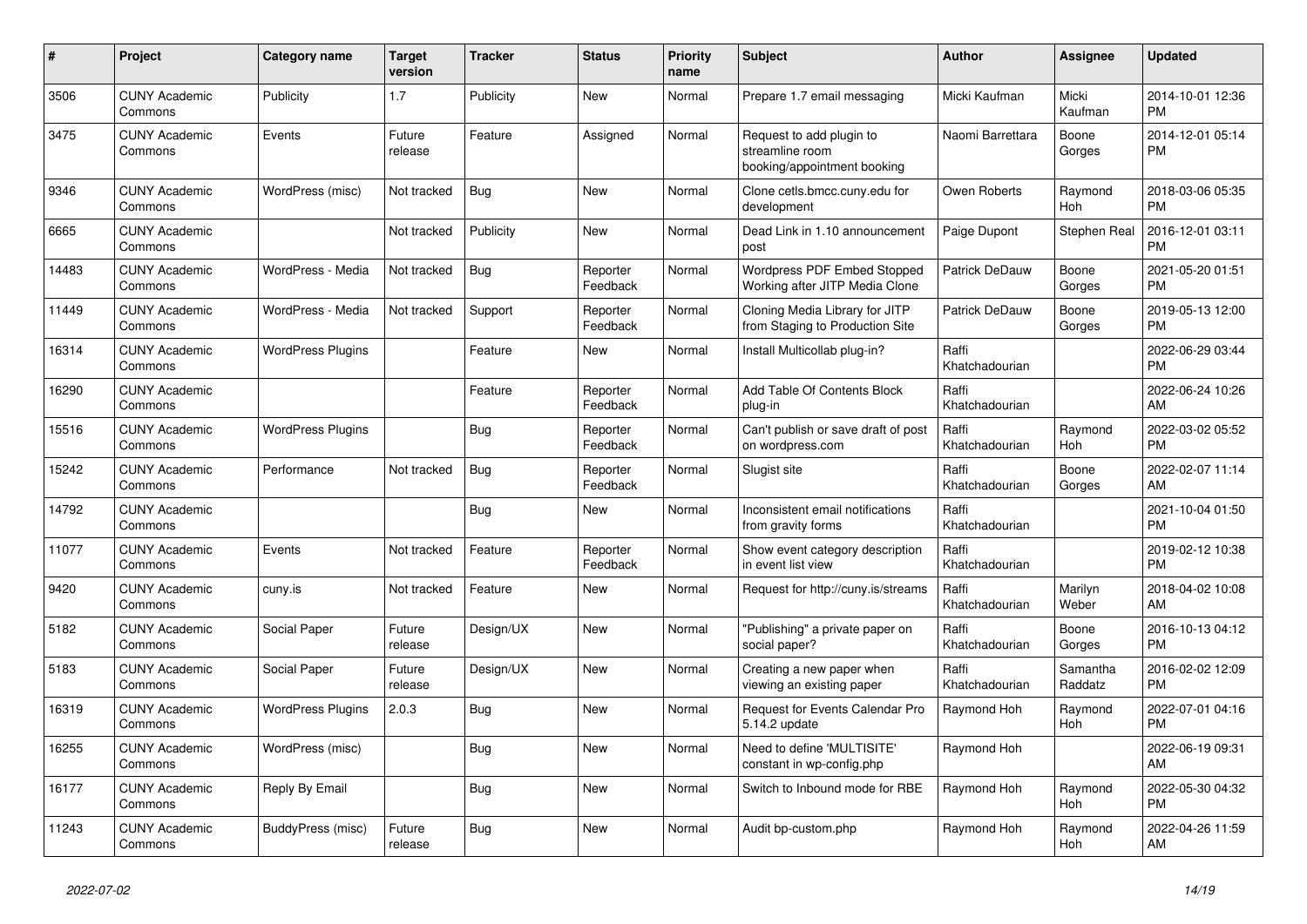| $\#$  | Project                         | <b>Category name</b>     | <b>Target</b><br>version | <b>Tracker</b> | <b>Status</b>        | Priority<br>name | <b>Subject</b>                                                  | <b>Author</b>    | <b>Assignee</b>     | <b>Updated</b>                |
|-------|---------------------------------|--------------------------|--------------------------|----------------|----------------------|------------------|-----------------------------------------------------------------|------------------|---------------------|-------------------------------|
| 14908 | <b>CUNY Academic</b><br>Commons | Performance              |                          | Bug            | <b>New</b>           | Normal           | Stale object cache on cdev                                      | Raymond Hoh      | Boone<br>Gorges     | 2021-12-07 09:45<br>AM        |
| 14496 | <b>CUNY Academic</b><br>Commons | Domain Mapping           | Future<br>release        | Bug            | <b>New</b>           | Normal           | Mapped domain SSO uses<br>third-party cookies                   | Raymond Hoh      | Raymond<br>Hoh      | 2021-05-24 04:03<br><b>PM</b> |
| 3939  | <b>CUNY Academic</b><br>Commons | <b>WordPress Plugins</b> | Future<br>release        | Bug            | Hold                 | Normal           | Activity stream support for<br>Co-Authors Plus plugin           | Raymond Hoh      | Raymond<br>Hoh      | 2015-11-09 06:13<br><b>PM</b> |
| 3691  | <b>CUNY Academic</b><br>Commons | <b>WordPress Plugins</b> | Future<br>release        | Bug            | <b>New</b>           | Normal           | <b>WPMU Domain Mapping</b><br>Debugging on cdev                 | Raymond Hoh      | Matt Gold           | 2014-12-12 09:04<br>AM        |
| 14983 | <b>CUNY Academic</b><br>Commons | WordPress (misc)         | Not tracked              | Support        | Reporter<br>Feedback | Normal           | "Read More" tag not working                                     | Rebecca Krisel   | Raymond<br>Hoh      | 2021-11-23 01:17<br><b>PM</b> |
| 5298  | <b>CUNY Academic</b><br>Commons |                          | Not tracked              | Publicity      | <b>New</b>           | Normal           | Survey Pop-Up Text                                              | Samantha Raddatz | Samantha<br>Raddatz | 2016-03-22 12:27<br><b>PM</b> |
| 4622  | <b>CUNY Academic</b><br>Commons | <b>Public Portfolio</b>  | Future<br>release        | Design/UX      | New                  | Normal           | <b>Profile Visibility Settings</b>                              | Samantha Raddatz | Samantha<br>Raddatz | 2015-09-21 12:18<br><b>PM</b> |
| 4592  | <b>CUNY Academic</b><br>Commons | Events                   | Future<br>release        | Design/UX      | <b>New</b>           | Normal           | Event Creation - Venue Dropdown<br>Slow                         | Samantha Raddatz | Boone<br>Gorges     | 2015-09-14 04:56<br><b>PM</b> |
| 4226  | <b>CUNY Academic</b><br>Commons | <b>BuddyPress Docs</b>   | Future<br>release        | Design/UX      | New                  | Normal           | Add option to connect a Doc with<br>a Group                     | Samantha Raddatz | Samantha<br>Raddatz | 2015-09-09 04:08<br><b>PM</b> |
| 4253  | <b>CUNY Academic</b><br>Commons | <b>Public Portfolio</b>  | Future<br>release        | Design/UX      | New                  | Normal           | Encourage users to add portfolio<br>content                     | Samantha Raddatz | Samantha<br>Raddatz | 2015-07-07 11:32<br>AM        |
| 4225  | <b>CUNY Academic</b><br>Commons | DiRT Integration         | Future<br>release        | Design/UX      | <b>New</b>           | Normal           | Add information to DIRT page (in<br>Create a Group)             | Samantha Raddatz | Matt Gold           | 2015-06-26 03:14<br><b>PM</b> |
| 4221  | <b>CUNY Academic</b><br>Commons | Group Forums             | Future<br>release        | Design/UX      | Assigned             | Normal           | Add 'Number of Posts' display<br>option to Forum page           | Samantha Raddatz | Samantha<br>Raddatz | 2015-06-26 02:21<br><b>PM</b> |
| 4222  | <b>CUNY Academic</b><br>Commons | User Experience          | Future<br>release        | Design/UX      | New                  | Normal           | Add information to 'Delete<br>Account' page                     | Samantha Raddatz | scott voth          | 2015-06-26 11:35<br>AM        |
| 5826  | <b>CUNY Academic</b><br>Commons | <b>WordPress Plugins</b> | Future<br>release        | Support        | Reporter<br>Feedback | Normal           | <b>Remove Subscription Options</b><br>plugin from directory     | Sarah Morgano    | Sarah<br>Morgano    | 2016-10-21 04:14<br><b>PM</b> |
| 1888  | <b>CUNY Academic</b><br>Commons | Home Page                | Future<br>release        | Feature        | Assigned             | Normal           | Refactor BP MPO Activity Filter to<br>support proper pagination | Sarah Morgano    | Boone<br>Gorges     | 2014-05-01 07:11<br><b>PM</b> |
| 585   | <b>CUNY Academic</b><br>Commons | Group Forums             | Future<br>release        | Feature        | Assigned             | Normal           | Merge Forum Topics                                              | Sarah Morgano    | Boone<br>Gorges     | 2011-07-06 04:11<br><b>PM</b> |
| 16245 | <b>CUNY Academic</b><br>Commons | WordPress (misc)         |                          | Bug            | Reporter<br>Feedback | Normal           | Save Button missing on<br><b>WordPress Profile page</b>         | scott voth       | Raymond<br>Hoh      | 2022-06-16 03:09<br><b>PM</b> |
| 13946 | <b>CUNY Academic</b><br>Commons | <b>WordPress Plugins</b> | 2.1.0                    | Support        | Assigned             | Normal           | Custom Embed handler For<br>OneDrive files                      | scott voth       | Raymond<br>Hoh      | 2022-05-26 10:46<br>AM        |
| 15767 | CUNY Academic<br>Commons        | WordPress (misc)         |                          | Support        | <b>New</b>           | Normal           | Site loading slowly                                             | scott voth       | Boone<br>Gorges     | 2022-04-04 08:56<br><b>PM</b> |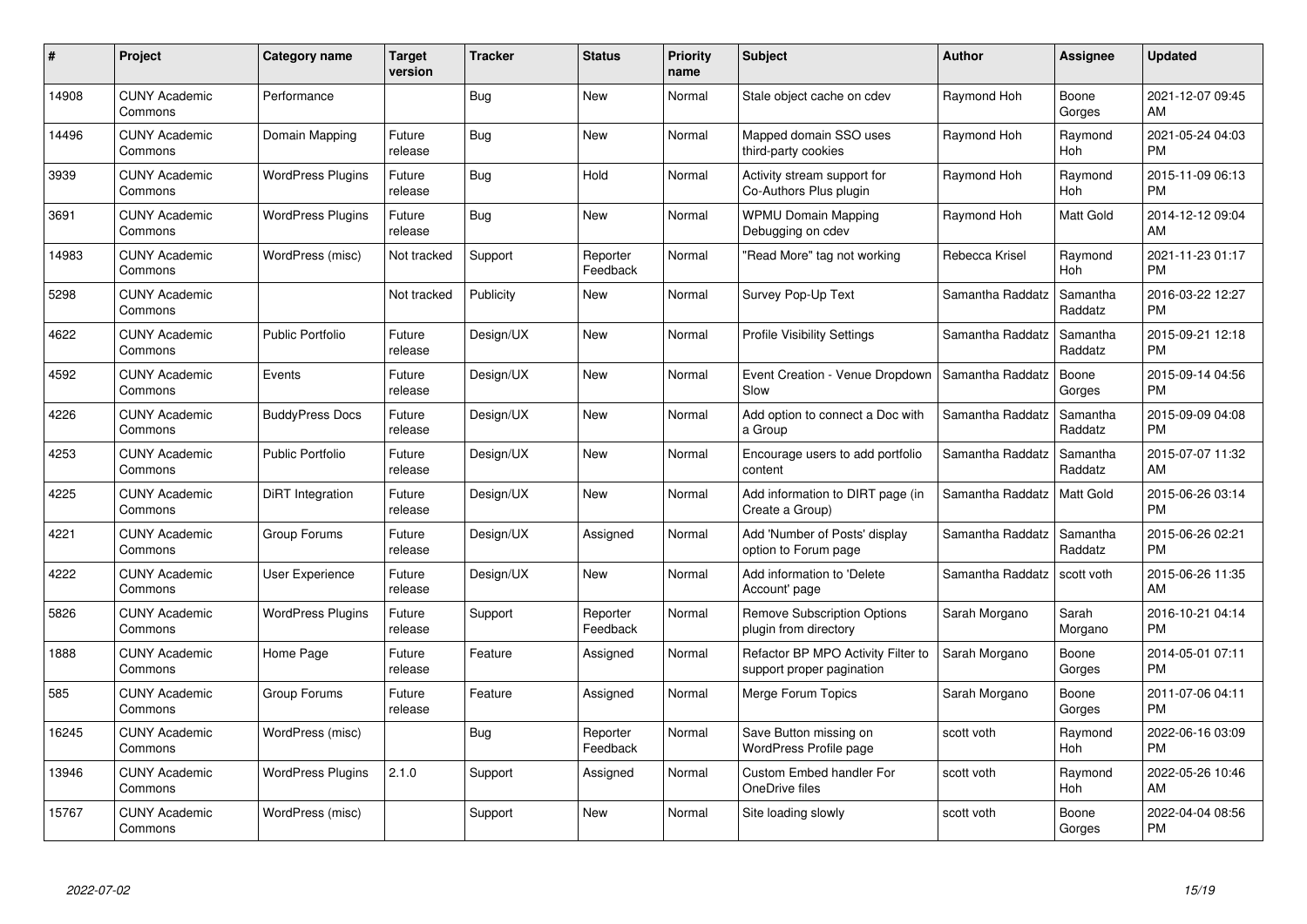| #     | Project                         | <b>Category name</b>     | <b>Target</b><br>version | <b>Tracker</b> | <b>Status</b>        | <b>Priority</b><br>name | <b>Subject</b>                                                                       | <b>Author</b> | <b>Assignee</b>    | <b>Updated</b>                |
|-------|---------------------------------|--------------------------|--------------------------|----------------|----------------------|-------------------------|--------------------------------------------------------------------------------------|---------------|--------------------|-------------------------------|
| 14994 | <b>CUNY Academic</b><br>Commons | cdev.gc.cuny.edu         | Not tracked              | Support        | In Progress          | Normal                  | Clear Cache on CDEV                                                                  | scott voth    | Raymond<br>Hoh     | 2021-12-07 03:51<br>PM        |
| 10226 | <b>CUNY Academic</b><br>Commons | Courses                  | Future<br>release        | Feature        | New                  | Normal                  | Add "My Courses" to drop down<br>list                                                | scott voth    | Boone<br>Gorges    | 2021-11-19 12:42<br><b>PM</b> |
| 14394 | <b>CUNY Academic</b><br>Commons |                          | Not tracked              | Feature        | New                  | Normal                  | Commons News Site - redesign                                                         | scott voth    | scott voth         | 2021-09-14 10:46<br>AM        |
| 14113 | <b>CUNY Academic</b><br>Commons | WordPress (misc)         | Future<br>release        | Bug            | Hold                 | Normal                  | Block Editor Not Working on this<br>page - Json error                                | scott voth    | Boone<br>Gorges    | 2021-03-05 11:01<br>AM        |
| 10354 | <b>CUNY Academic</b><br>Commons | <b>Public Portfolio</b>  | Future<br>release        | Feature        | New                  | Normal                  | Opt out of Having a Profile Page                                                     | scott voth    | Chris Stein        | 2020-05-12 10:43<br>AM        |
| 12573 | <b>CUNY Academic</b><br>Commons | <b>WordPress Plugins</b> | Future<br>release        | Bug            | New                  | Normal                  | <b>CommentPress Core Issues</b>                                                      | scott voth    |                    | 2020-03-24 04:32<br><b>PM</b> |
| 12392 | <b>CUNY Academic</b><br>Commons | Help/Codex               | Not tracked              | Documentation  | New                  | Normal                  | <b>Updates to Common Commons</b><br>Questions on Help Page                           | scott voth    | Margaret<br>Galvan | 2020-02-11 10:53<br>AM        |
| 12247 | <b>CUNY Academic</b><br>Commons | Publicity                | Not tracked              | Support        | New                  | Normal                  | Screenshot of First Commons<br>Homepage                                              | scott voth    | scott voth         | 2020-01-14 12:08<br><b>PM</b> |
| 11860 | <b>CUNY Academic</b><br>Commons | Registration             | Future<br>release        | Feature        | New                  | Normal                  | Ensure Students Are Aware They<br>Can Use Aliases At Registration                    | scott voth    |                    | 2019-09-24 08:46<br>AM        |
| 11788 | <b>CUNY Academic</b><br>Commons | <b>WordPress Plugins</b> | Future<br>release        | Support        | Reporter<br>Feedback | Normal                  | Plugin Request - Browse Aloud                                                        | scott voth    |                    | 2019-09-24 08:42<br>AM        |
| 11493 | <b>CUNY Academic</b><br>Commons | Domain Mapping           | Not tracked              | Support        | Reporter<br>Feedback | Normal                  | Domain Mapping Request - Talia<br>Schaffer                                           | scott voth    | Matt Gold          | 2019-08-06 08:39<br>AM        |
| 11531 | <b>CUNY Academic</b><br>Commons | Events                   | Future<br>release        | Feature        | New                  | Normal                  | Main Events calendar should<br>include non-public events that<br>user has access to  | scott voth    | Boone<br>Gorges    | 2019-06-11 10:00<br>AM        |
| 11496 | <b>CUNY Academic</b><br>Commons | <b>Public Portfolio</b>  | 1.15.2                   | Support        | New                  | Normal                  | Replace Twitter Icon on Member<br>Portfolio page                                     | scott voth    | Boone<br>Gorges    | 2019-06-06 01:03<br><b>PM</b> |
| 11393 | <b>CUNY Academic</b><br>Commons |                          | Not tracked              | Publicity      | New                  | Normal                  | After 1.15 release, ceate a hero<br>slide and post about adding a site<br>to a group | scott voth    | Patrick<br>Sweeney | 2019-05-14 10:32<br>AM        |
| 11386 | <b>CUNY Academic</b><br>Commons | WordPress - Media        | Not tracked              | Support        | Reporter<br>Feedback | Normal                  | disappearing images                                                                  | scott voth    | Boone<br>Gorges    | 2019-05-14 10:32<br>AM        |
| 10982 | <b>CUNY Academic</b><br>Commons | Domain Mapping           | Not tracked              | Support        | Reporter<br>Feedback | Normal                  | <b>CNAME</b> question                                                                | scott voth    |                    | 2019-01-22 04:29<br>PM        |
| 10839 | <b>CUNY Academic</b><br>Commons | About page               | Not tracked              | Support        | New                  | Normal                  | <b>Mission Statement Needs</b><br>Revision                                           | scott voth    | Matt Gold          | 2018-12-26 10:58<br>AM        |
| 9515  | <b>CUNY Academic</b><br>Commons | <b>WordPress Plugins</b> | Not tracked              | <b>Bug</b>     | Reporter<br>Feedback | Normal                  | Text to Speech plugin - "More<br>Slowly" checkbox not working                        | scott voth    | Boone<br>Gorges    | 2018-06-13 02:26<br>PM        |
| 5827  | <b>CUNY Academic</b><br>Commons | Public Portfolio         | Future<br>release        | <b>Bug</b>     | Assigned             | Normal                  | Academic Interests square bracket   scott voth<br>links not working                  |               | Chris Stein        | 2016-08-11 11:59<br>PM        |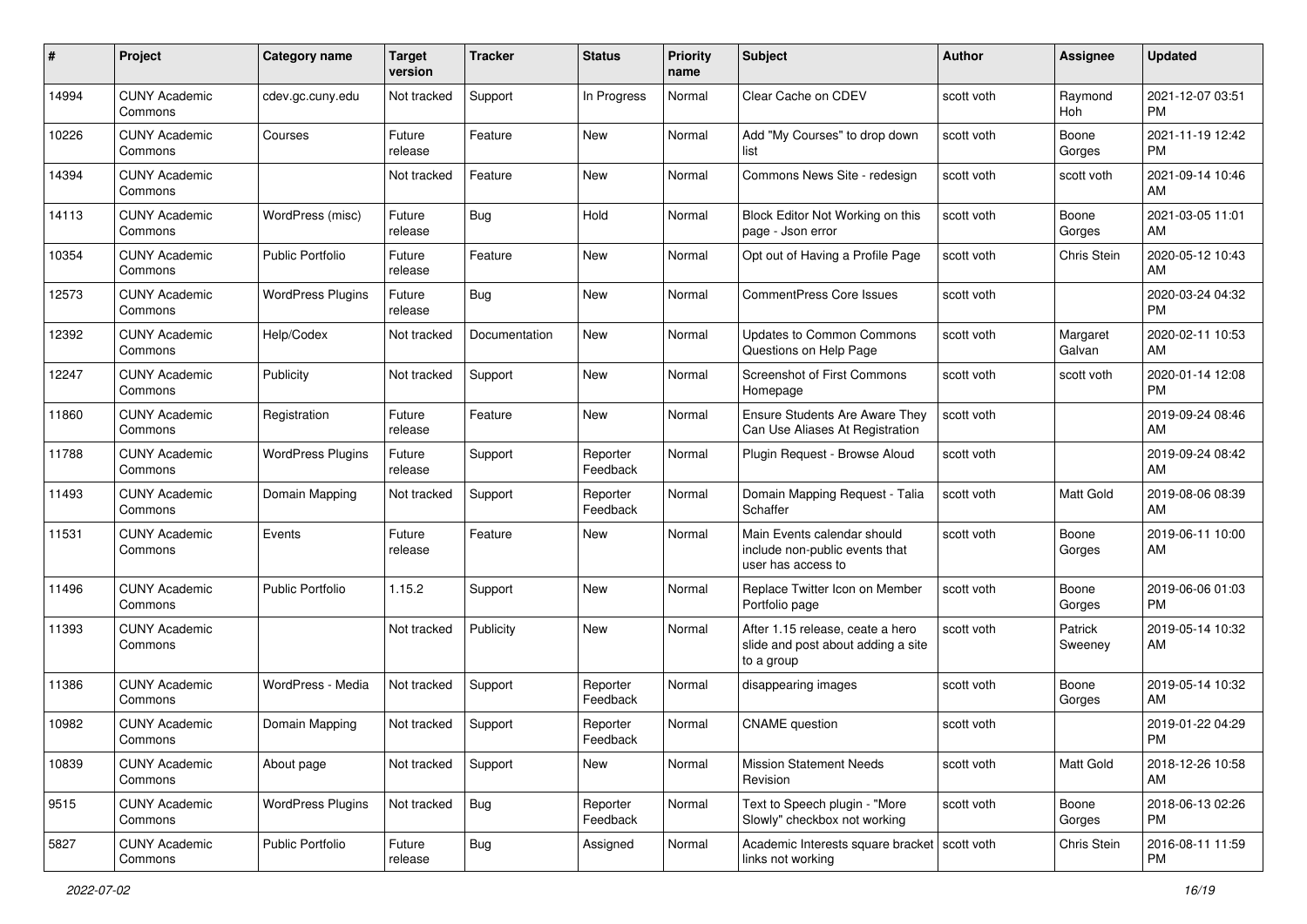| #     | <b>Project</b>                  | Category name            | <b>Target</b><br>version | <b>Tracker</b> | <b>Status</b>        | <b>Priority</b><br>name | <b>Subject</b>                                                                             | <b>Author</b>        | Assignee            | <b>Updated</b>                |
|-------|---------------------------------|--------------------------|--------------------------|----------------|----------------------|-------------------------|--------------------------------------------------------------------------------------------|----------------------|---------------------|-------------------------------|
| 4438  | <b>CUNY Academic</b><br>Commons | Events                   | Future<br>release        | Bug            | Assigned             | Normal                  | Events Calendar - Export<br><b>Recurring Events</b>                                        | scott voth           | Daniel Jones        | 2016-05-23 04:25<br><b>PM</b> |
| 3492  | <b>CUNY Academic</b><br>Commons | <b>WordPress Themes</b>  | Future<br>release        | Support        | Assigned             | Normal                  | Add CBOX theme to the<br>Commons                                                           | scott voth           | Raymond<br>Hoh      | 2014-10-08 05:55<br><b>PM</b> |
| 10439 | <b>CUNY Academic</b><br>Commons | Design                   | 2.1.0                    | Design/UX      | New                  | Normal                  | Create Style Guide for Commons                                                             | Sonja Leix           | Sara Cannon         | 2022-06-28 01:43<br><b>PM</b> |
| 10368 | <b>CUNY Academic</b><br>Commons |                          | Future<br>release        | Feature        | Assigned             | Normal                  | Use ORCID data to populate<br>academic profile page                                        | Stephen Francoeur    | Boone<br>Gorges     | 2018-09-25 01:53<br><b>PM</b> |
| 11624 | <b>CUNY Academic</b><br>Commons | WordPress (misc)         | Not tracked              | Support        | New                  | Normal                  | Change pages into posts or swap<br>database for a Commons site?                            | Stephen Klein        | Raymond<br>Hoh      | 2019-07-09 11:04<br>AM        |
| 9643  | <b>CUNY Academic</b><br>Commons | Publicity                | Not tracked              | Feature        | New                  | Normal                  | Create a page on the Commons<br>for logos etc.                                             | Stephen Real         | Stephen Real        | 2018-04-24 10:53<br>AM        |
| 8440  | <b>CUNY Academic</b><br>Commons | Onboarding               | Not tracked              | Bug            | <b>New</b>           | Normal                  | Create Test Email Accounts for<br><b>Onboarding Project</b>                                | Stephen Real         | Stephen Real        | 2017-08-01 09:49<br><b>PM</b> |
| 4972  | <b>CUNY Academic</b><br>Commons | Analytics                | Not tracked              | <b>Bug</b>     | <b>New</b>           | Normal                  | <b>Newsletter Analytics</b>                                                                | Stephen Real         | Matt Gold           | 2015-12-09 12:54<br><b>PM</b> |
| 16318 | <b>CUNY Academic</b><br>Commons |                          |                          | <b>Bug</b>     | New                  | Normal                  | Unable to Access block editor or<br>embed YouTube videos in new<br>pages, in one site only | <b>Syelle Graves</b> |                     | 2022-07-01 06:53<br><b>PM</b> |
| 14629 | <b>CUNY Academic</b><br>Commons |                          | Not tracked              | Bug            | Reporter<br>Feedback | Normal                  | Possible Post Order Bug?                                                                   | <b>Syelle Graves</b> |                     | 2021-09-14 10:47<br>AM        |
| 12198 | <b>CUNY Academic</b><br>Commons |                          | Not tracked              | Bug            | Reporter<br>Feedback | Normal                  | Duplicate listing in My Sites                                                              | Tom Harbison         |                     | 2019-12-09 05:50<br><b>PM</b> |
| 11556 | <b>CUNY Academic</b><br>Commons | Courses                  | Not tracked              | Bug            | Reporter<br>Feedback | Normal                  | Instructor name given in course<br>listing                                                 | Tom Harbison         |                     | 2019-06-25 04:12<br><b>PM</b> |
| 5679  | <b>CUNY Academic</b><br>Commons | Analytics                | Not tracked              | Feature        | <b>New</b>           | Normal                  | Logged In Users for GA                                                                     | Valerie Townsend     | Valerie<br>Townsend | 2016-06-11 09:49<br>AM        |
| 6749  | <b>CUNY Academic</b><br>Commons | Events                   | Future<br>release        | Bug            | New                  | Low                     | BPEO iCal request can trigger<br>very large number of DB queries                           | Boone Gorges         | Raymond<br>Hoh      | 2016-11-15 10:09<br><b>PM</b> |
| 1423  | <b>CUNY Academic</b><br>Commons | BuddyPress (misc)        | Future<br>release        | Feature        | Assigned             | Low                     | Show an avatar for pingback<br>comment activity items                                      | Boone Gorges         | <b>Tahir Butt</b>   | 2016-10-24 12:03<br><b>PM</b> |
| 1417  | <b>CUNY Academic</b><br>Commons | <b>BuddyPress Docs</b>   | Future<br>release        | Feature        | Assigned             | Low                     | Bulk actions for BuddyPress Docs                                                           | <b>Boone Gorges</b>  | Boone<br>Gorges     | 2016-10-17 10:41<br><b>PM</b> |
| 1167  | <b>CUNY Academic</b><br>Commons | <b>Email Invitations</b> | Future<br>release        | Feature        | <b>New</b>           | Low                     | Allow email invitations to be resent   Boone Gorges                                        |                      | Boone<br>Gorges     | 2015-11-12 12:53<br>AM        |
| 1165  | <b>CUNY Academic</b><br>Commons | Email Invitations        | Future<br>release        | Feature        | Assigned             | Low                     | Allow saved lists of invitees under<br>Send Invites                                        | <b>Boone Gorges</b>  | Boone<br>Gorges     | 2015-11-09 06:03<br><b>PM</b> |
| 1166  | <b>CUNY Academic</b><br>Commons | <b>Email Invitations</b> | Future<br>release        | Feature        | <b>New</b>           | Low                     | Better organizational tools for Sent   Boone Gorges<br>Invites                             |                      | Boone<br>Gorges     | 2015-11-09 06:02<br><b>PM</b> |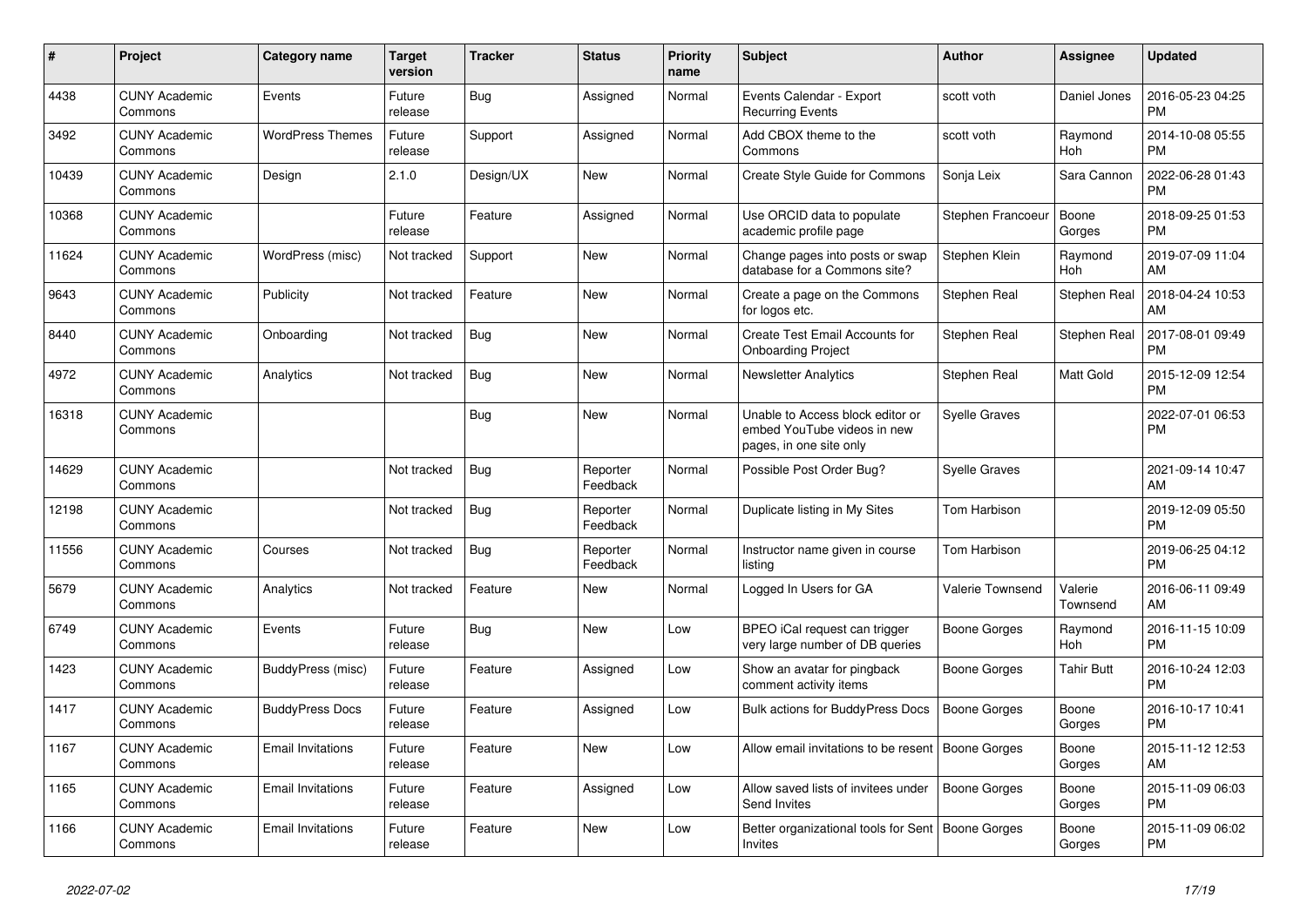| $\pmb{\#}$ | Project                         | <b>Category name</b>       | <b>Target</b><br>version | <b>Tracker</b> | <b>Status</b>        | <b>Priority</b><br>name | Subject                                                                                                                                               | <b>Author</b>      | Assignee            | <b>Updated</b>                |
|------------|---------------------------------|----------------------------|--------------------------|----------------|----------------------|-------------------------|-------------------------------------------------------------------------------------------------------------------------------------------------------|--------------------|---------------------|-------------------------------|
| 1983       | <b>CUNY Academic</b><br>Commons | Home Page                  | Future<br>release        | Feature        | Assigned             | Low                     | Media Library integration with<br><b>Featured Content plugin</b>                                                                                      | Boone Gorges       | Dominic<br>Giglio   | 2014-03-17 10:34<br>AM        |
| 3048       | <b>CUNY Academic</b><br>Commons | <b>Public Portfolio</b>    | Future<br>release        | Feature        | <b>New</b>           | Low                     | Images for rich text profile fields                                                                                                                   | Boone Gorges       | Boone<br>Gorges     | 2014-02-19 12:56<br><b>PM</b> |
| 3615       | <b>CUNY Academic</b><br>Commons | Redmine                    | Not tracked              | Feature        | <b>New</b>           | Low                     | Create Redmine issues via email                                                                                                                       | Dominic Giglio     | Boone<br>Gorges     | 2017-11-16 11:36<br>AM        |
| 2610       | <b>CUNY Academic</b><br>Commons | Group Invitations          | Future<br>release        | Feature        | Assigned             | Low                     | Request: Custom invitation<br>message to group invites                                                                                                | local admin        | Boone<br>Gorges     | 2015-11-09 06:13<br><b>PM</b> |
| 2325       | <b>CUNY Academic</b><br>Commons | BuddyPress (misc)          | Future<br>release        | Feature        | Assigned             | Low                     | Profile should have separate fields<br>for first/last names                                                                                           | local admin        | Boone<br>Gorges     | 2015-11-09 06:09<br><b>PM</b> |
| 6356       | <b>CUNY Academic</b><br>Commons | <b>WordPress Plugins</b>   | Future<br>release        | Bug            | Reporter<br>Feedback | Low                     | Should Subscribe2 be<br>deprecated?                                                                                                                   | Luke Waltzer       |                     | 2017-03-20 12:20<br><b>PM</b> |
| 6392       | <b>CUNY Academic</b><br>Commons | Group Forums               | Future<br>release        | Design/UX      | Assigned             | Low                     | Composition/Preview Panes in<br>Forum Posts                                                                                                           | Luke Waltzer       | Paige Dupont        | 2016-10-21 04:26<br><b>PM</b> |
| 6389       | <b>CUNY Academic</b><br>Commons | <b>BuddyPress Docs</b>     | Future<br>release        | Feature        | <b>New</b>           | Low                     | Make Discussion Area Visible<br>When Editing a Doc                                                                                                    | Luke Waltzer       | Boone<br>Gorges     | 2016-10-21 04:16<br><b>PM</b> |
| 13912      | <b>CUNY Academic</b><br>Commons |                            | Not tracked              | Feature        | Hold                 | Low                     | posting "missed schedule"                                                                                                                             | Marilyn Weber      |                     | 2021-02-23 10:46<br>AM        |
| 11971      | <b>CUNY Academic</b><br>Commons | <b>Email Notifications</b> | Future<br>release        | Bug            | Reporter<br>Feedback | Low                     | Pictures obscured in emailed post<br>notifications                                                                                                    | Marilyn Weber      | Raymond<br>Hoh      | 2019-11-21 01:14<br><b>PM</b> |
| 5050       | <b>CUNY Academic</b><br>Commons | Social Paper               | Future<br>release        | Feature        | New                  | Low                     | Making comments visible in SP<br>editing mode (SP suggestion #1)                                                                                      | Marilyn Weber      | Samantha<br>Raddatz | 2019-09-17 11:10<br><b>PM</b> |
| 5053       | <b>CUNY Academic</b><br>Commons | Social Paper               | Future<br>release        | Feature        | New                  | Low                     | Scrollable menu to add readers<br>(SP suggestion #4)                                                                                                  | Marilyn Weber      | Samantha<br>Raddatz | 2016-04-21 05:21<br><b>PM</b> |
| 5058       | <b>CUNY Academic</b><br>Commons | Social Paper               | Future<br>release        | Feature        | New                  | Low                     | Can there be a clearer signal that<br>even when comments have<br>already been made you add<br>comments by clicking on the side?<br>(SP suggestion #5) | Marilyn Weber      | Samantha<br>Raddatz | 2016-02-11 10:24<br><b>PM</b> |
| 5052       | <b>CUNY Academic</b><br>Commons | Social Paper               | Future<br>release        | Feature        | <b>New</b>           | Low                     | Sentence by sentence or line by<br>line comments (SP suggestion #3)                                                                                   | Marilyn Weber      | Boone<br>Gorges     | 2016-02-11 10:24<br><b>PM</b> |
| 2576       | <b>NYCDH Community</b><br>Site  |                            |                          | Bug            | Hold                 | Low                     | <b>Test Next Button in Javascript</b><br><b>Tutorial Under Activities</b>                                                                             | <b>Mark Newton</b> | Alex Gil            | 2013-05-18 02:55<br><b>PM</b> |
| 2577       | <b>NYCDH Community</b><br>Site  |                            |                          | Feature        | Assigned             | Low                     | <b>Investigate Potential to Add Links</b><br>to the Forum                                                                                             | <b>Mark Newton</b> | Alex Gil            | 2013-05-16 09:40<br><b>PM</b> |
| 5016       | <b>CUNY Academic</b><br>Commons | Events                     | Future<br>release        | Feature        | Assigned             | Low                     | Allow comments to be posted on<br>events                                                                                                              | <b>Matt Gold</b>   | Raymond<br>Hoh      | 2019-03-01 02:23<br><b>PM</b> |
| 2013       | <b>CUNY Academic</b><br>Commons | <b>Public Portfolio</b>    | Future<br>release        | Feature        | Assigned             | Low                     | Have Profile Privacy Options show<br>up only for filled-in fields                                                                                     | <b>Matt Gold</b>   | Boone<br>Gorges     | 2015-11-09 06:09<br><b>PM</b> |